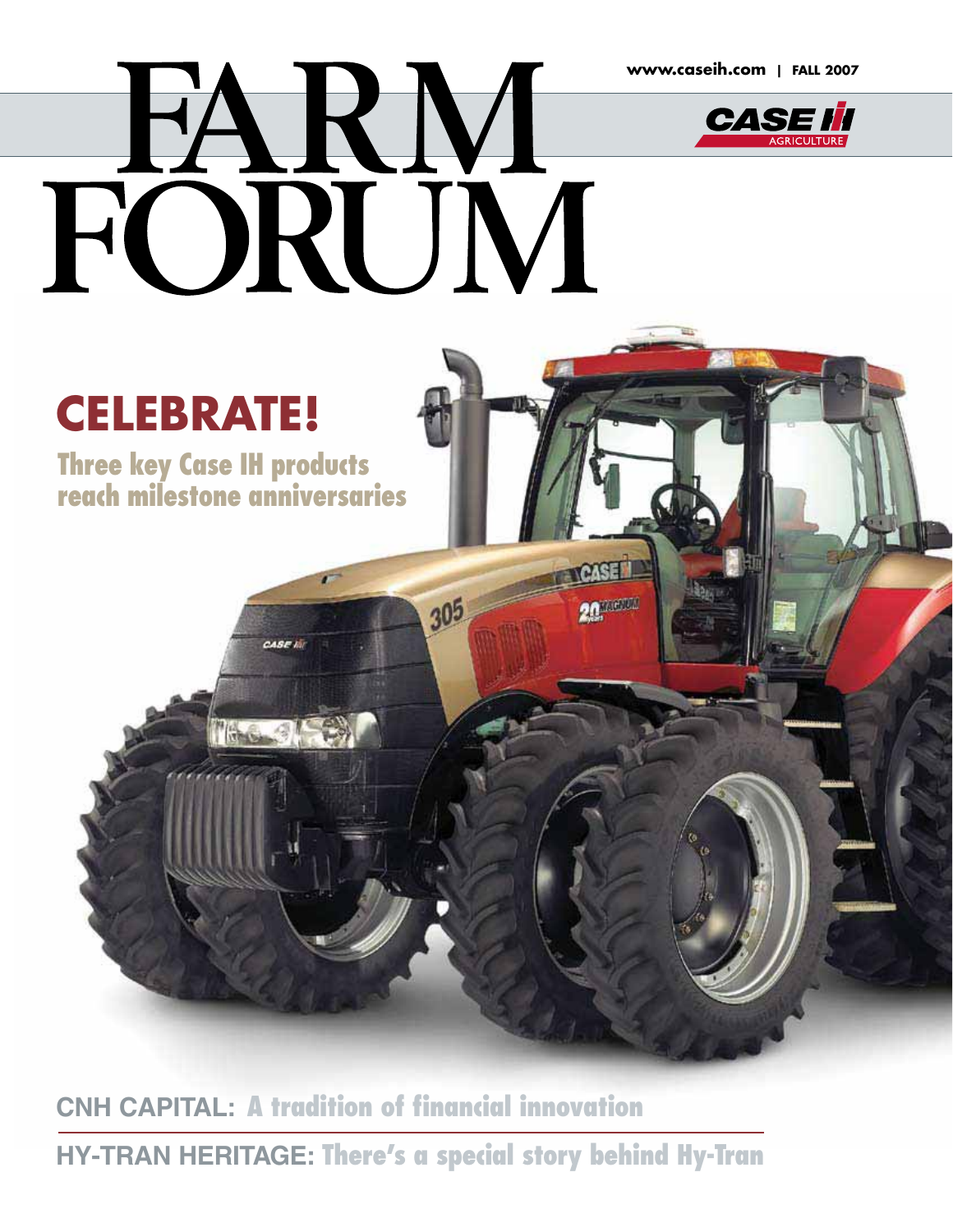# Celebrating



Jim Walker **Jim Walker**

Vice President North American Case IH Agricultural Business

Many of us in agriculture are of an age where we can look back a few decades. We can remember the ways our parents and grandparents farmed, and recall the great innovations in equipment and practices that made their jobs easier and more productive.

At Case IH, we're proud to continue this flow of innovation with full recognition of the past.

It's been 50 years since word started getting around about those big lime-green tractors called Steigers. They invented and defined the high-horsepower tractor category with equal parts of big power and big reliability.

Thirty years ago, the Axial-Flow combine appeared on the scene. This revolutionary machine set new expectations for grain quality and harvesting performance. Axial-Flow combines immediately began building a reputation for less kernel damage, a cleaner sample and easier maintenance.

Twenty years ago, in one of the most eagerly anticipated tractor introductions ever, Magnum tractors were unveiled. They greatly raised the bar for row-crop tractor performance and proved that the newly combined Case IH organization was continuing its heritage of innovation and leadership.

2007 is an anniversary year for these three exceptional products. To celebrate their significance, we have developed special anniversary logos that will appear on all current models of Magnum and Steiger tractors and Axial-Flow combines.

And, in another linkage of the past and present, we have prepared special "Gold Signature" edition Magnum and Steiger tractors. These distinctive limited edition models – 100 Magnum tractors and 50 Steiger tractors – are a tribute to the Gold Demonstrator tractors International Harvester produced to promote its new models in the late 1960s and early 1970s. These eye-catching tractors will generate that same kind of excitement today.

These anniversary products carry on their traditions of continual improvement. The new Magnum 305 and the Steiger 535 tractors are the highest-horsepower models to ever carry Magnum and Steiger names and have numerous improvements for fuel efficiency, comfort and productivity.

Deliveries recently began on the Axial-Flow 7010, the newest model in the Axial-Flow combine family. It's sized to be the next step up in productivity over the Axial-Flow 2588, with the operating ease and control of the Axial-Flow 8010 systems.

Like all Case IH products, these newest models are sold and serviced by knowledgeable and professional Case IH dealers and can be financed through CNH Capital . . . celebrating 50 years of serving agriculture with a broad range of financial services and a commitment to helping its customers grow and prosper.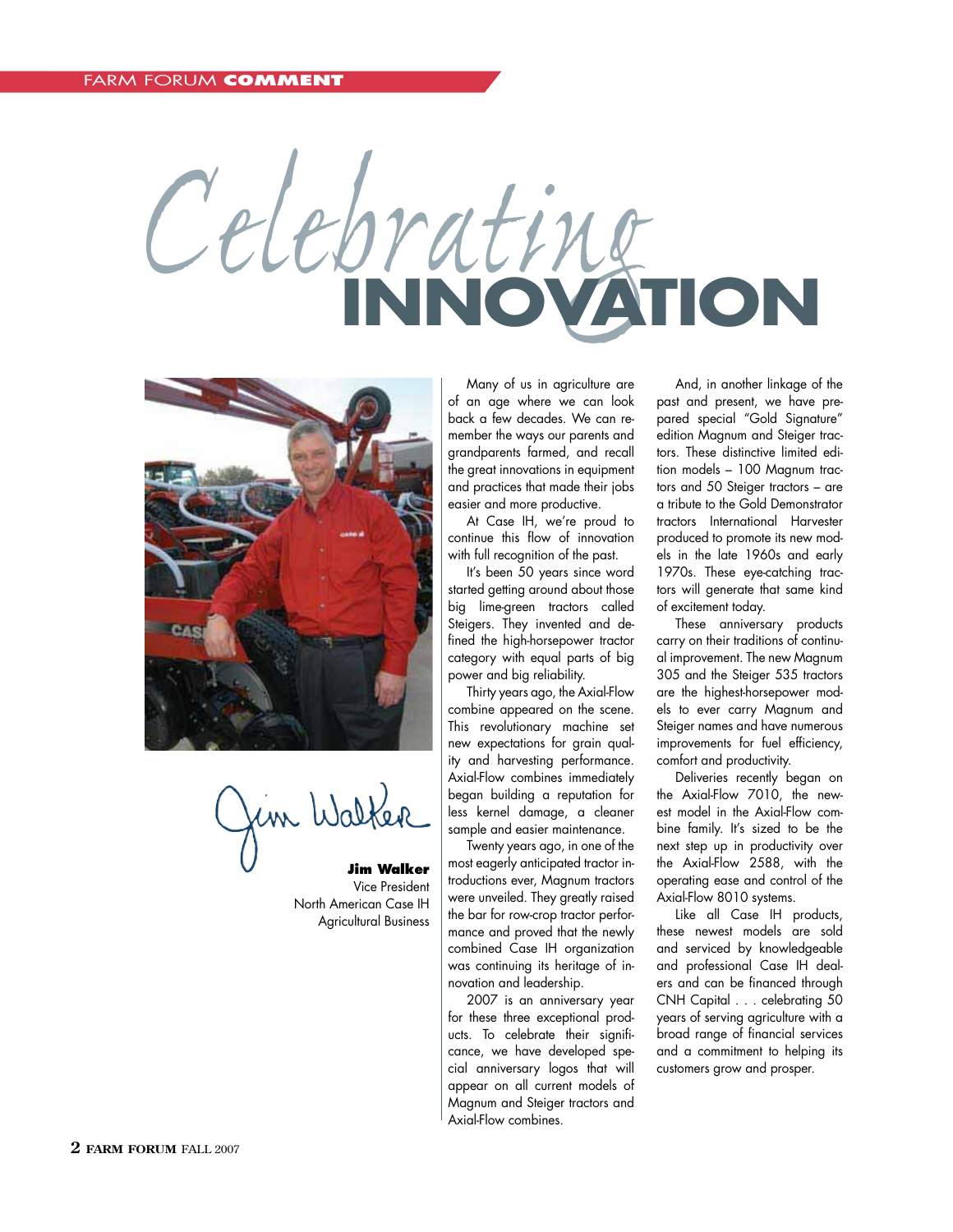# **C O N T E N T S**





**Revolutionary in design at their introduction 20 years ago, Case IH Magnum tractors continue to offer class-leading features and performance. One hundred special "Gold Signature" Magnum and 50 "Gold Signature" Steiger tractors signify these tractors' 20th and 50th anniversaries.**

#### **OUR MISSION:**

To provide you with information about Case IH equipment, trends in agriculture and growers' experiences to help you successfully manage your farm business.

**FARM FORUM** is published on behalf of Case IH and Case IH dealers by Cygnus Custom Marketing, a division of Cygnus Business Media. Editorial office: 1233 Janesville Ave., Fort Atkinson, WI 53538. Phone (920) 563-6388. Printed in the U.S.A. Copyright 2007 CNH America LLC. All rights reserved. Volume 34, Number 3, 2007.

**FARM FORUM** is sent free of charge to qualified farmers courtesy of Case IH dealers. Address changes should be sent to FARM FORUM Circulation, CNH America LLC, 700 State St., Racine, WI 53404. *Please* include the address label from this magazine along with your new address.

**FARM FORUM**, Case, IH, CASE IH, Early-Riser, Cyclo Air, CNH Capital, Axial-Flow, Steiger, Quadtrac, Earth Metal, ecolo-tiger, tiger-mate, Farmall, Hy-Tran, Hy-Tran Plus, Helping Plants Thrive, crumbler, STX, Concord, Tyler, Isomount, Maxxum, yield-till, Vibra Shank, Vibra, ecolo-til, Uni-Loader, Systemgard, Uptime Service logo, Cushion Gang, Cotton Express, Conser-Till, Vari-Width, LeaseRite, AFS logo, Agri-Logic, Flex-Air and Microloc Protection System logo are registered trademarks of CNH America LLC.

Magnum, AFS AccuGuide, AccuSteer, Hy-Tran Ultra, Skip-Shift, SynchroShift, Maxxi-Width, Diamond Finish logo, Auto-Trip II, No. 1, Instant Yield Maps, Titan, Patriot, AIM Command, Cross Flow, Surround, Solid Row Crop, Surveyor, Availability MAXX, Puma and Optima are additional trademarks of CNH America LLC.

Any trademarks referred to herein, in association with goods and/ or services of companies other than CNH America LLC, are the property of those respective companies.

**Visit Case IH on the World Wide Web at www.caseih.com.**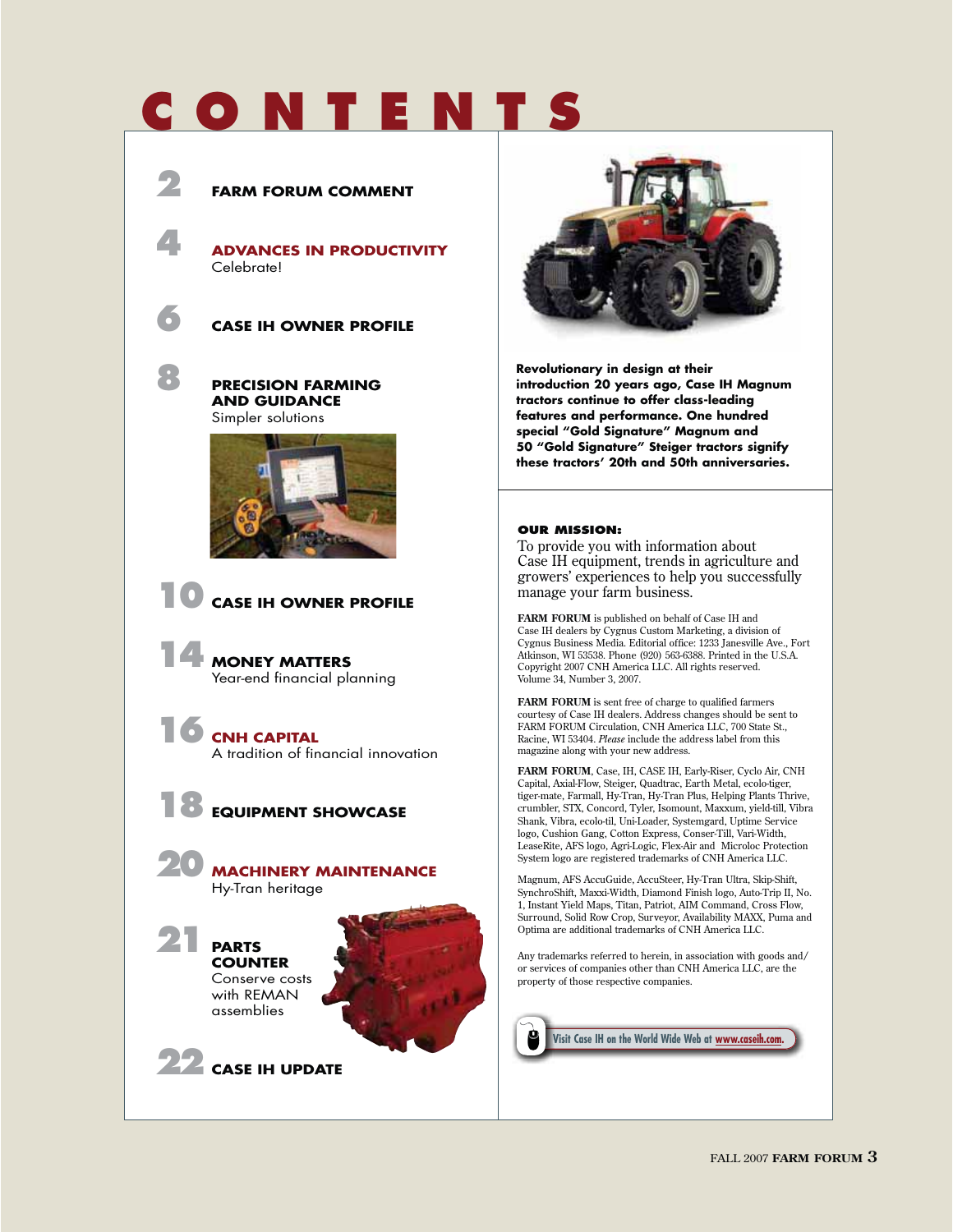# **CELEBRATE: Three key Case IH products reach milestone anniversaries**



**In the late 1960s and early 1970s, International Harvester created special Gold Demonstrator tractors to create visibility for new models in the marketplace. To celebrate the Magnum and Steiger tractor milestone anniversaries, and to acknowledge the International Harvester heritage, Case IH has produced 100 Gold Signature Edition Magnum 305 tractors and 50 Gold Signature Edition Steiger 535 tractors. Gold Signature Edition models are being displayed at fall farm shows, and are allocated to the top selling dealers of the two models.** 

**All 2008 model Steiger and Magnum tractors produced by Case IH plants in Fargo, North Dakota and Racine, Wisconsin, will carry a commemorative anniversary decal. Anniversary tours at the two tractor plants are planned for 2008, and specially designed promotional items, including limited edition scale models and fine art prints are available. Contact your Case IH dealer or visit www.caseih. com for more details.** 







#### **20th Anniversary Magnum tractors**

One of the most eagerly anticipated product introductions in the history of the farm equipment industry took place in Denver, Colorado, in August 1987. There, hundreds of dealers representing the new company resulting from J.I. Case's acquisition of International Harvester packed into the Denver Coliseum to see the unveiling of the first new tractors designed and produced by the combined companies.

When the curtains lifted, the smoke cleared, and the spotlights shone brightly, the dealers cheered and applauded loudly. The new tractors they saw were big, they were bold, and they were red.

The new Magnum tractors, with their cab-forward design and fully integrated MFD, were one more example of the innovative leadership International Harvester had been known for, and a clear signal to the dealers that this new company, with a heritage dating back to the beginning of mechanized agriculture, was starting on the right foot.

Now, 20 years later, the

Magnum tractors have built a legacy second-to-none for exceptional performance, reliability and durability. Magnum tractors are in service around the world, performing in the most demanding agricultural applications. Many have clocked thousands of hours with little more than routine maintenance. The Magnum transmission, in particular, has earned a "bulletproof" description.

Those first Magnum tractors were a resounding success, giving the newly formed Case IH dealer body a truly superior product to sell. Longtime Case and IH customers realized this was the company they could grow with.

Older tractors that were produced and/or any tractor without ROPS installed must not be used unless they are fitted with a Case IH approved ROPS. Contact your local dealer for information regarding installing an approved ROPS on your tractor. Your life may depend on it.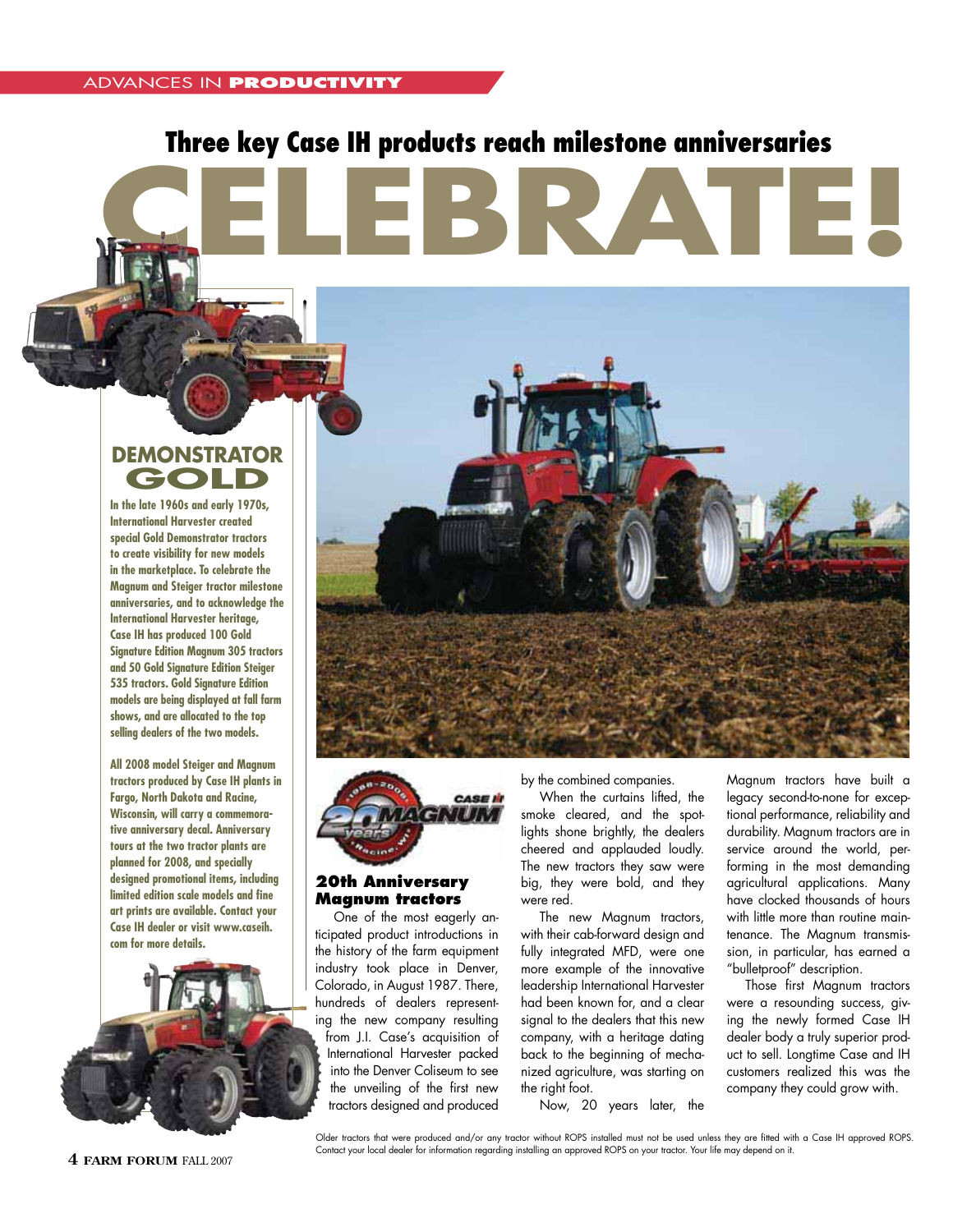

#### **50th Anniversary Steiger tractors**

In the mid 1950s, Minnesota farmer John Steiger wanted a more powerful tractor than the manufacturers offered. Steiger, along with his sons Douglas and Maurice, took matters into their own shop and built the tractor they envisioned. Based on an innovative articulated design that proved both simple and durable, their tractor put 238 engine horsepower to work through four powered wheels at a time when no commercially available ag tractor topped 100 hp.

.<br>That first tractor, built in 1957, did what the Steiger family wanted it to do. And, it drew a lot of

attention. They built a few more tractors to meet the growing demand, and by 1963, the Steiger brothers were officially in the tractor manufacturing business.

From the outset, these big, rugged tractors were the choice of progressive growers who wanted the ultimate in power and performance. Carrying names such as



Wildcat, Bearcat, Puma, Cougar and Turbo Tiger, the distinctive green tractors made the word Steiger synonymous with uncompromised performance.

In 1986, Tenneco, then parent company of Case IH, bought Steiger Tractor Inc. and its Fargo, North Dakota manufacturing facility. By 1988, the first red Steiger tractors – 9100 Series models – began rolling off the assembly line.

Today's line of Steiger tractors represent a special legacy. After 50 years and more than 50,000 tractors, they deliver a basic design built by innovative farmers enhanced many times over by world-class engineering and production resources.



#### **30th Anniversary Axial-Flow combines**

It was revolutionary in 1977 . . . a combine with one big slowturning rotor running lengthwise through the machine, instead of one quick hard pass under a small fast-turning cylinder. Seeds are gently rubbed free of their hull, pod or cob, often rubbing against other crop material instead of hard steel.<br>These new

new International Harvester Axial-Flow combines set new expectations for grain harvesting. Owners immediately saw a higher quality sample that

often resulted in higher premiums or reduced dockage. Over time, they realized that the Axial-Flow combines were simpler to operate and easier to maintain than conventional combines.

Current Axial-Flow combines incorporate more than 30 years of ongoing improvement and refinement. Virtually all systems have been improved with the goals of increasing throughput and reliability while maintaining superior threshing performance and simple operation.

The newest generation models, Axial-Flow 7010 and 8010, use that same proven single-rotor design, combined with greatly increased throughput systems and state-of-the-art technology for monitoring and control.



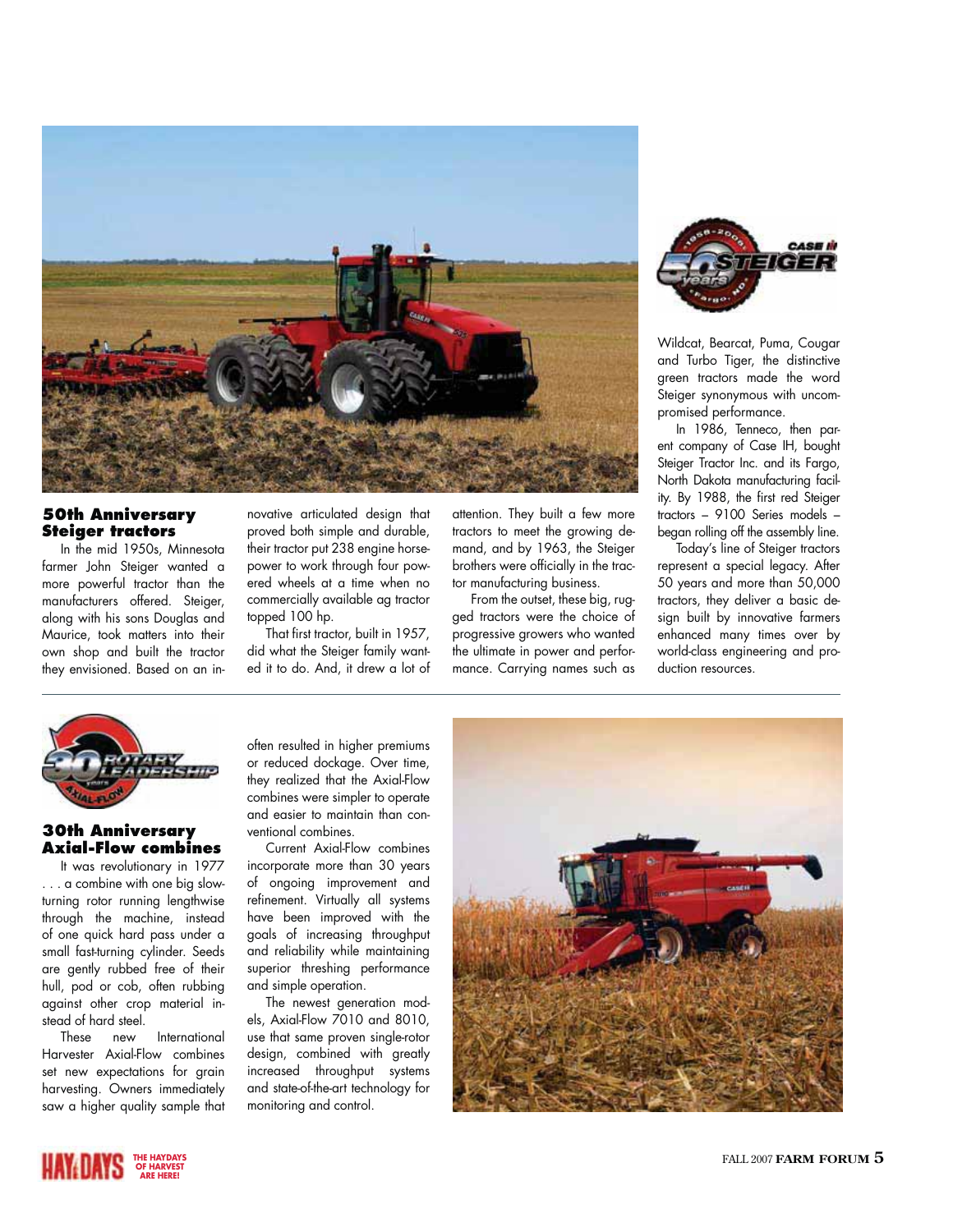#### CASE IH OWNER **PROFILE**



#### **An Indiana family takes a simple approach to farming together.**

There are lots of options for bringing the next generation into the family farm. The Reinkes, of Dale, Indiana, took a simple approach: They just let it happen.

Max and Ila Jean Reinke took over Max's father's operation in 1961, all 210 acres. They ran a dairy, raised three sons and a daughter, started a short line farm

sales business and Max served as a full-time mail carrier. "Looking back, I don't know how we did it," Max says. "Things were a little hectic."

But things were also falling into their own roles. Their oldest son, Bob, gravitated toward the farm; middle son Steve preferred the farm equipment sales, and youngest son Dan liked farming, as well. They let the labor-intensive dairy go in 1976.

Today, that structure continues, with Bob and Dan farming, and Steve working with the short-line sales business, primarily silage, grain and manure handling equipment, and Max coordinating it all.

From the time the sons be-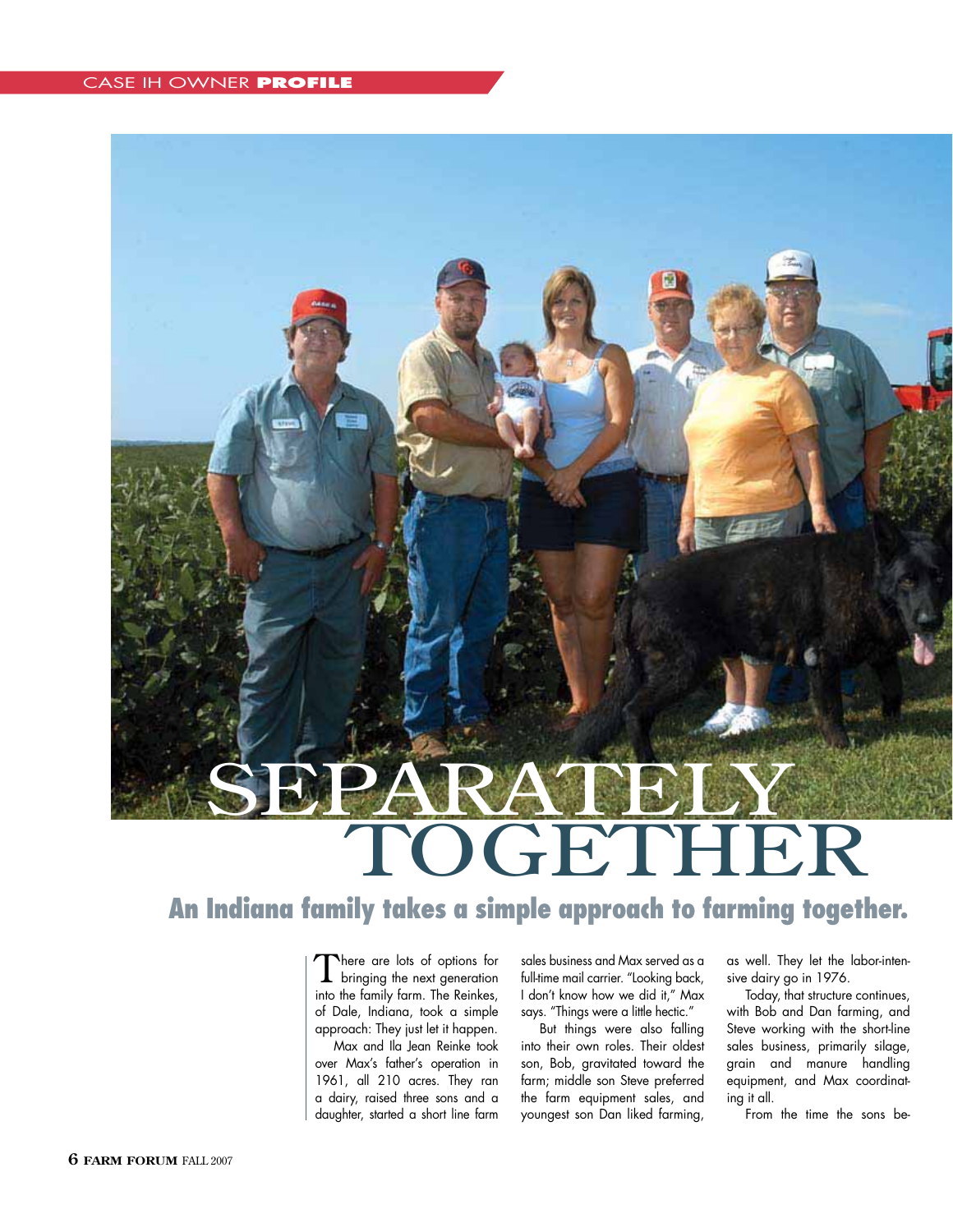

gan farming, they have kept operations separate while they've worked together. Each owns their own land and equipment, purchasing the size and type of equipment that can be shared on their combined 2,400 acres of corn and soybeans. For example, Bob has the most acres, so he owns the combine; others own the tractors and planting equipment. Labor's a bit of an equalizer; they all pitch in to get the fieldwork done.

"We have our own farms, and keep separate income and expenses," Max explains. **The Reinke family, from left: Steve, Dan, Case, Kathy, Bob, Ila Jean and Max. They've evolved into a structure of separate ownership and shared labor that works for them.**

"That's how we started out, and it works for us."

While their thoughts on ownership structure haven't changed, they've looked harder at how they plant, manage and harvest their crops. Mainly, they've put an increased emphasis on timeliness, driven in part by fickle weather and increasingly costly crop inputs.

Like other southern Indiana farmers, the Reinkes are seeing more extremes in the weather, from periods of drought to annual rainfall topping 70 inches, nearly twice the annual norm.

They've responded with larger equipment that can cover more ground, faster. Their fleet includes three Case IH Steiger tractors  $-$  a 380 and a 9370 used for tillage and a 9330 Row Crop Special for planting and an 8950 Magnum tractor, also used for tillage and planting. They also have an MXU110 tractor with a loader for mowing and chores.

With a mix of heavy bottom ground and lighter hill soils, the Reinkes say they prefer the predictability of conventional or min-till tillage practices that include chisel plowing and disking prior to planting. "These soils can stay cool and wet in the spring," Bob says.

This fall, they're harvesting their first crop with a new Axial-Flow 7010, which replaced the one 2388 they'd been using. With approximately 15 percent greater capacity over the 2388, it gives them a welcomed step up in timeliness. Along with an 8-row corn head, they bought a 30-foot 2062 flex draper header for soybeans. "I saw the header work in soybeans last fall, and it looked like a better choice. There was no shattering," Bob says.

"It may sound like we have a lot of equipment here, but we handle the farm ourselves. The

**"THE PLANTING AND HARVESTING WINDOWS SEEM TO BE GETTING SHORTER, AND WE WANT TO GET THE CROP IN AND OUT ON TIME."**  — Max Reinke

planting and harvesting windows seem to be getting shorter, and we want to get the crop in and out on time," Max adds.

Simply switching to Case IH equipment has helped improve overall timeliness, the Reinkes say. Their first red machine was an Axial-Flow combine they purchased in the mid-1990s. "We had neighbors with Case IH equipment, and they didn't have the downtime we did, so we decided to make the move," Bob says. "And, we get excellent service from our Case IH dealer."

Using Case IH equipment has also introduced them to CNH Capital, which they use for equipment financing. "It's an easy source of credit, and they've had excellent rates," Bob adds.

To help protect the increasingly costly investment the Reinkes have in each crop, they've added crop insurance to their list of crop protection practices. They had not used it until 2002, when Bob purchased some. It was a timely move for that drought year. "Now, we consider crop insurance a 'must have,' " Bob says.

Other steps they've taken to help the bottom line include looking harder at corn variety selections, increasing corn planting populations, and adding to their on-farm grain storage, now approximately 275,000 bushels. Being only about 20 miles from an Ohio River grain terminal gives them good marketing options.

The Reinkes have deep ties to their community. Among them, they serve on the conservation board, school board and fire department. Bob's wife, Kelly, is a deputy sheriff, and Dan's wife, Kathy, is a project sales manager at a local furniture company. During Farm Forum's interview, she was nearing the end of her maternity leave after the birth of their son, Case Isaac Hayden Reinke.

"We started talking about names, and Danny suggested 'Case.' Then we thought of the other names we liked, and it all came together," Kathy says.

**This Steiger 380 is the Reinkes' newest tractor, used mostly for tillage. They are placing an increasing emphasis on timely fieldwork.**

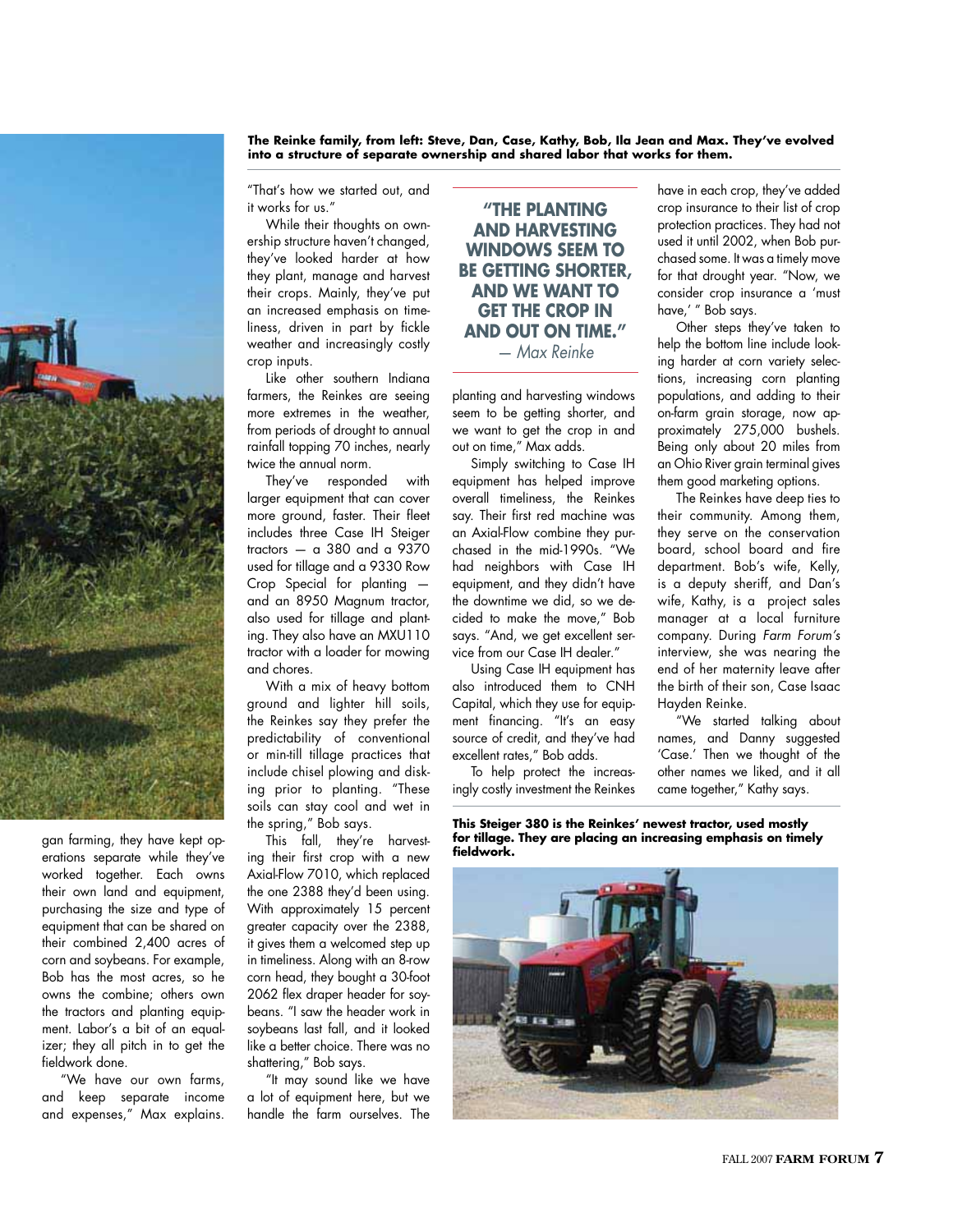#### PRECISION FARMING **& GUIDANCE**





**Look for single displays such as this Case IH AFS Pro 600 monitor to replace multiple in-cab electronic displays and controllers, as the industry adopts common standards for electronic communication between different makes of tractors and implements. The AFS Pro 600 performs a wide range of monitoring and controlling functions and can be transferred from tractors to combines.** 

#### **AFS PRO 600 ONLINE TUTORIAL**

Do you own an AFS Pro 600 Monitor? The Case IH website includes a detailed tutorial that will walk you through the monitor's extensive capabilities. It's available at www.caseih.com >products >precision farming >customer support >AFS pro 600 monitor tutorials.

Have you wondered, as you installed yet another monitor or controller into your tractor cab, how many more electronic boxes can you handle? Will the day come when your tractor cab resembles a NASA control room, with banks of displays and controls?

Farm equipment manufacturers also recognized that possibility. The good news is that agricultural electronics are being designed to common operating standards. This will reduce the need for multiple components.

Much of the credit goes to an industry standard called ISO 11783, an electronic communications protocol developed to bring a level of standardization to agricultural electronics.

Components that adhere to it will be able to interact, much in the way that a PTO coupling of any manufacturer's implement will fit the PTO shaft of any make of tractor. Granted, electronics are a bit more complicated, but the concept is the same.

As ISO 11783 compliance becomes more widespread, expect to rely on one fully featured monitor to control most equipment operation and control.

For example, the Case IH AFS Pro 600 monitor meets ISO 11783 standards. Mounted in a tractor, it interacts with ISO 11783 compliant guidance systems. Attach an ISO 11783-compliant planter from another manufacturer and the AFS Pro 600 will manage all planter functions. And, that same AFS Pro 600 monitor can be transferred to your Axial-Flow combine for total monitoring and control including site specific yield mapping. Actions that may have required several monitors or controllers are now handled by the single display.

As technology continues to advance, ease of operation is a priority. The cross-manufacturer compatibility enabled by ISO 11783 and the ability of one monitor such as the AFS Pro 600 to perform multiple functions are examples.

#### **120 MILLION ACRES OF RTK NETWORK COVERAGE**

In August, Case IH precision farming systems provider and technology partner Trimble, along with Case IH dealer Kunau Implement of DeWitt, Iowa, celebrated the 120 millionth acre of Trimble AgGPS RTK network coverage in North America as Kunau expanded its Signal RTK network. Kunau Implement owns and operates the Signal RTK network in eastern Iowa.

Independent agricultural retailers including farm equipment dealers and farm supply companies have become leaders in providing the RTK base stations and repeaters needed to broadcast the continuous GPS correction signals for automated steering with +/- 1-inch repeatable accuracy.

In North America, more than 40 such networks are equipped with Trimble AgGPS RTK systems. An individual 100-foot tower covers an average of 100,000 to 120,000 acres.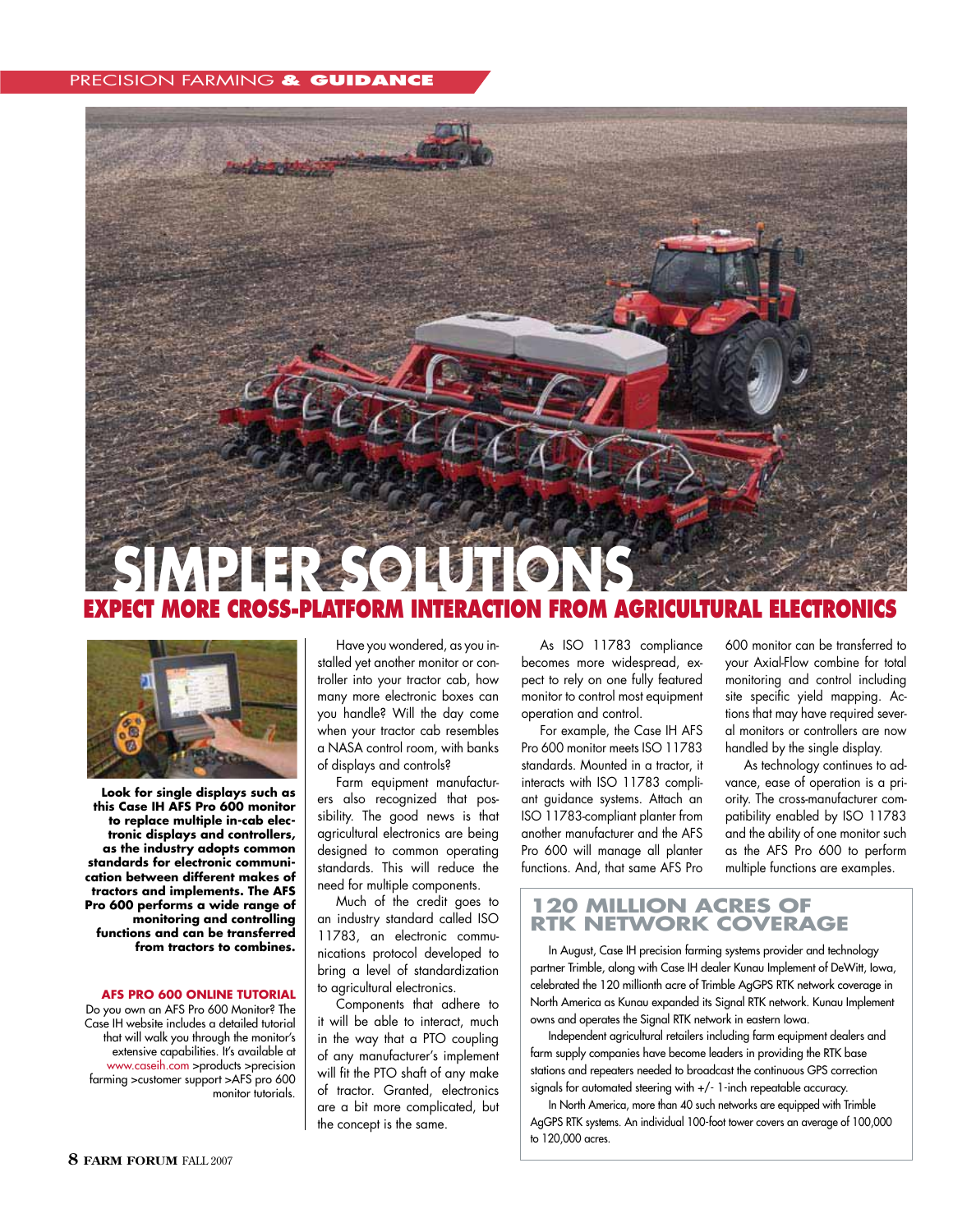#### CASE IH OWNER **PROFILE**

#### **A Dutch family builds a high-tech dairy in Canada.**

In the early 1990s, Kees<br>Hogendoorn had two things on Hogendoorn had two things on his mind: the desire of his son, Kees, to farm, and the restrictive regulations the Dutch government was placing on farmers. Expanding their 45-head dairy in Holland would be difficult because of restrictive policies, but without expansion, young Kees' farming opportunities were limited.

Kees Sr., who also worked full time in construction, and his wife, Tineke, had farming friends who had immigrated to the Baden, Ontario area a few years before, and liked it.

In 1994 he turned a trip to the Royal Agricultural Winter Fair into a farm shopping trip, with his friend showing him some properties.

"My friend showed me a few farms, and I bought one," Kees Sr. says. With a positive "can do" spirit and a vision for growth, the Hogendoorns sold their farm in Holland and built a state-of-theart dairy that embraces technology and economies of scale.

They took a clean-slate approach to building their vision of an ideal dairy. Their first step was to build a double-8 herringbone milking parlor and a free-stall barn with cow mats, later adding a sand-bedded barn. Fortyfoot cement bunk silos were laid, along with ample storage for bulk commodities for total mixed rations. Expecting to milk about 100 head, the Hogendoorns found the economies of scale would let them expand rapidly. Currently, they are milking 400.

At every step, the Hogendoorns applied the latest technologies. It's most obvious in the dairy, where ankle bracelets on the milk cows provide detailed information ranging from milk production to increased cow activity levels that signal pending heat cycles. The milk production data is also linked with feeding programs so that each cow gets the right ration based on which production group she's in.

"This system tells us everything," Kees Jr. says. "And, in the nighttime, we go to bed but it keeps working."

Technology has removed the chore of hand-feeding calves. An automated system blends a milk ration for each transponderequipped calf. When one calf finishes its "automated bottle," another one steps in for its drink. "I only hand-feed the new-born calves," Tineke explains. Calves get an ideal ration, with computer records tracking their progress,



#### **THE HOGENDOORNS BUILT THEIR VISION OF AN IDEAL DAIRY.**

and the labor of hand-feeding is eliminated.  $GONG$  FOR  $\bigvee_{\text{the early 1990s, Kees}} \bigotimes_{\text{ogy and economics of scale.}} \bigvee_{\text{fion group she's in.}}$ 

> Along the way, the Hogendoorns pushed for high milk production, and attained herd averages as high as 38 liters a day, accompanied by herd health issues. Kees Sr. decided to step away from the "hot" commerical rations and feed a more basic ration of their own farmgrown corn silage, haylage, corn cob meal, wheat, soy meal and dry distillers grains plus minerals and vitamins.

> "Production dropped by a few liters, but we have few health problems and our bottom line has improved," Kees Sr. says.

> Because feed quality is so important to them, the Hogendoorns have acquired an equipment fleet that helps them be timely in the field and in the feed bunks. They use a Case IH MX255 Magnum for tillage and hauling their feed dump wagons and liquid manure tanks. A loader-equipped MX200 is used for loader chores and for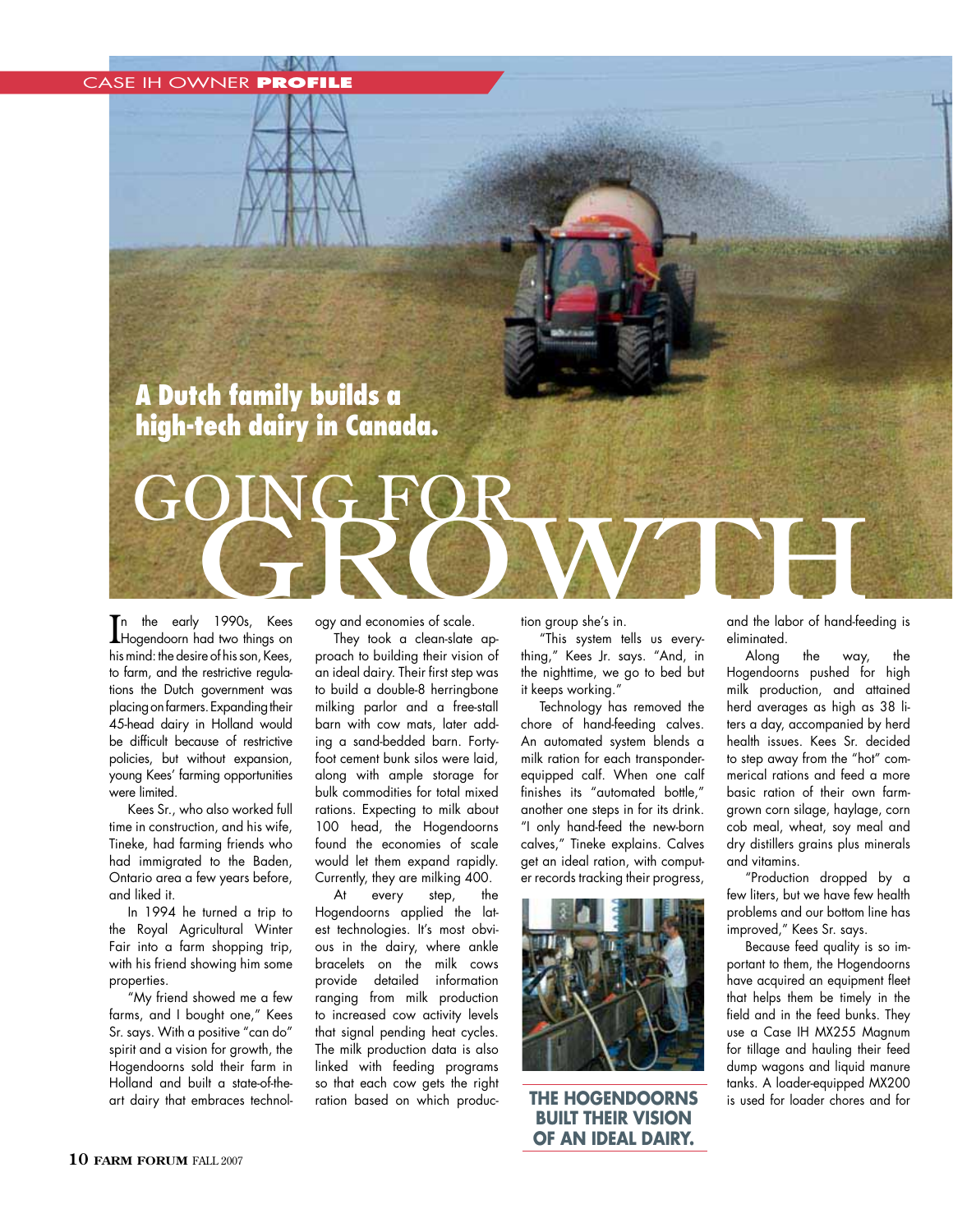



**Kees Jr. and Kees Sr. Hogendoorn have infused technology into all aspects of their dairy, from transponder-wearing cattle to autoguidance-equipped tractors.** 

#### **They say their newest tractor, a Case IH Puma 210 (above, right), efficiently handles a wide range of tasks with its lighter weight, compared to the MX255 Magnum tractor (left), and high horsepower.**

packing silage in the bunks, aided by a four-ton cement weight they mount to its rear three-point hitch.

They say their newest addition, a Puma 210, is uniquely designed to handle multiple roles. "It has a smaller frame than the Magnum tractors but more horsepower than the MX200," Kees Jr. says. "It's perfect. We use it for planting and mowing, where we don't need a big tractor. Then we

put weights on it to handle the manure tank and dump wagons. The nower's there."

True to their interest in technology, the Hogendoorns equipped the Magnum tractors with autoguidance systems. "It saves a lot of overlap with the tillage work and helps us work in the nighttime," Kees Sr. says.

Other Case IH equipment includes a 530B disc-ripper used



**Tineka Hogendoorn shows two of her daughter's warmblood horses.** 

to incorporate manure and rip corn ground and a 4400 Combo-Mulch finisher they use as a final tillage step to smooth out fields. "Smooth fields are important," Kees Jr. says. "We can run faster over smooth fields with less chance of breaking equipment."

A 1200 Series six-row planter has proven to be a good upgrade to their older 800 Cylco planter. "It's the solution to the problem of skips and doubles," Kees Jr. says. "This is a nice planter."

Kees Sr. was introduced to the local Case IH dealer during his initial farm-shopping tour, and began doing business there. "They're the best dealer around," Kees Sr. says. Competitive CNH Capital financing has played a role, too.

The scale of their operation, the infusion of technology and their enthusiasm for what they do has made the Hogendoorns' farm a popular destination for tour groups of farmers visiting Canada from Europe. In the fall, city dwellers view the farm on tours held as part of the nearby Wellesley Fall Fair.

If Kees Sr.'s plans work out, future tours will be looking at a 60-stall rotary parlor and a 600 head milking herd. "Right now, each milking shift takes six hours, and that's too long," Kees Sr. says. "We'd get faster throughput with a rotary."

But regardless of whether the expansion takes place, the Hogendoorns are living a life they could only dream about in Holland. "You have to like the job you do. We really enjoy working with the cows and the equipment," Kees Sr. says.

#### **A HORSE HOBBY TURNS INTO A GOOD BUSINESS**

**The Hogendoorns' daughter Karla has turned a passion for horses into a prominent role in the Canadian warmblood horse community. The warmblood horse she brought with her from Holland attracted attention at the shows and competitions she entered.** 

**Sensing opportunity, she returned to Holland, bought six more to train, show and promote in Canada to see if there was enough interest among potential buyers to turn the hobby into a business.**

**The quality differences of the imported horses, together with her training, caught people's interest, and she was in business. Since then, she has imported and sold more than 140 Dutch warmblood sport horses, and breeds them with imported frozen semen. Her quest for quality has resulted in several notable horses from Hogendoorn Farms including animals named Canada's best young stallions in 2004 and 2006.**

**With about 40 horses on-site, the Hogendoorns say that having this many horses and a dairy are a good combination, especially for rations. Feed, such as corn silage that can be difficult to manage in small amounts, is easy to feed in a ration modified a bit from the dairy rations, Tineke notes.**

**In addition to her horse buying, breeding and training skills, Karla is a university-trained chef. Her culinary skills make the post-harvest dinner the Hogendoorns prepare for friends and helpers even more enjoyable. "People definitely enjoy eating here," Tineke says, proudly.**



**Karla Hogendoorn jumps with her horse, Roger, a 9-year-old Dutch warmblood gelding.**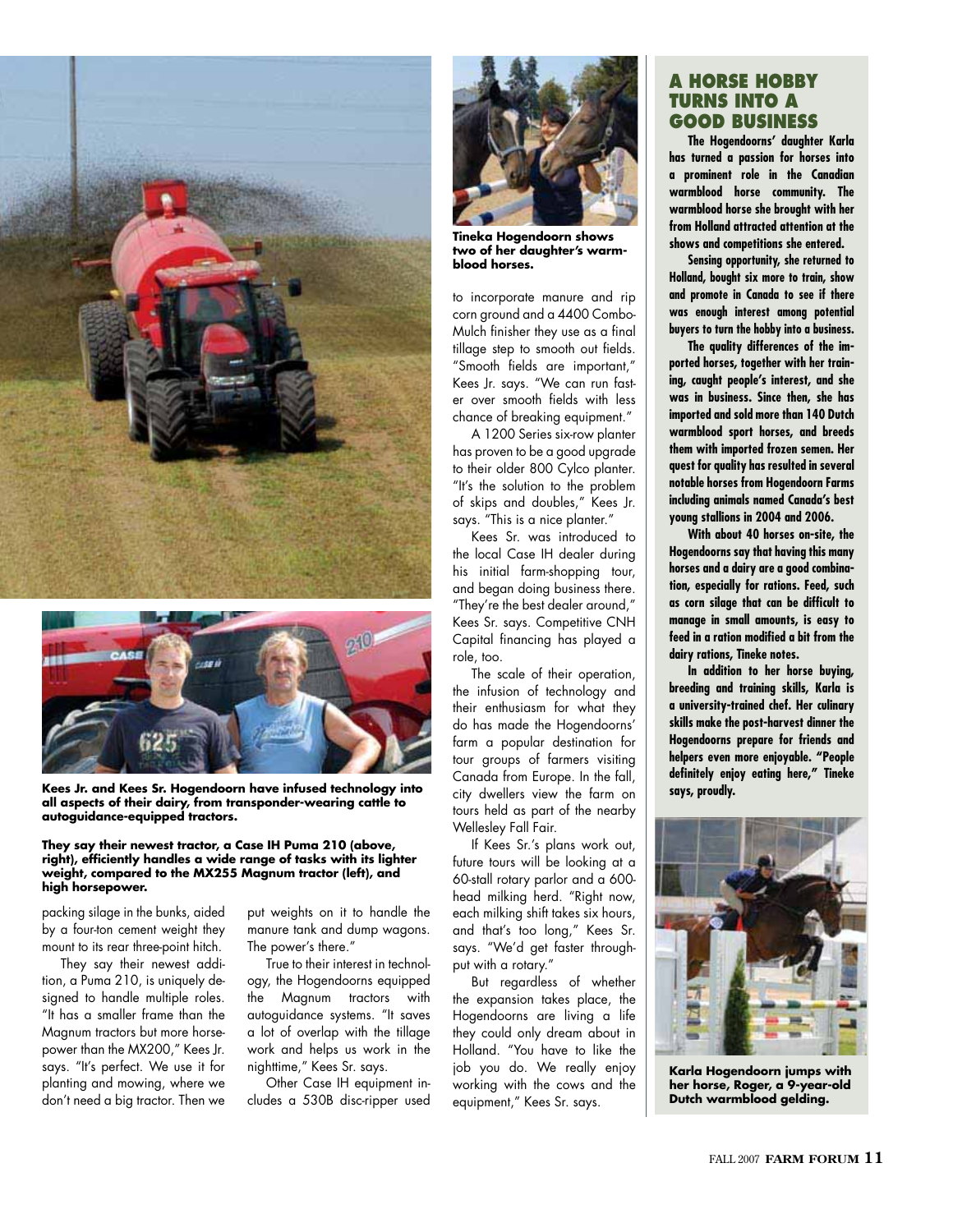### **YEAR-END FINANCIAL PLANNING Your options for managing this year's income may expire December 31**



**This year's potentially higher income will mean bigger tax payments. Acquiring equipment can reduce your tax liability and put those dollars to work for you. Review your income situation now, before the end of your tax year.** 

> Note: Not all states conform to the 179 Expense Election (as of June 2007 these may include AZ, CA, DC, HI, IN, KY, ME, MD, MI, MN, NE, NH, NJ, OH, RI, TX and WI). CNH Capital or its dealers do not provide tax, legal or accounting advice. Customers are strongly encouraged to seek their own professional advice on the proper treatment of these transactions.

For many farmers, 2007 will become a year to remember for its combination of strong commodity prices and good yields. If you're fortunate enough to be in this situation, it's important to recognize that along with higher income comes an exposure to higher taxes.

How you choose to manage your income can have a significant impact on the amount of income tax you owe.

Deferring income from one year to another is a common farm income management tool. "Income averaging has always been available to help level out your income from year to year," explains Dwight Aakre, a farm management specialist with the North Dakota State University Extension Service.

But if we're hopefully in a period where these higher commodity prices are sustainable, shifting income into 2008 might not help much this year, and add an even greater tax burden next year.

That's why it's worth revisiting the several tax reduction opportunities the government has provided to help sustain business profitability.

Likely the most significant is the Section 179 Expense Election. It allows you to deduct \$125,000 of the expense of an asset, plus the normal first year's depreciation. This is an incentive the government put in place to help encourage small business, including farmers, to buy capital goods.

Like most tax rules, there are a few quirks to it. For example, it lets you deduct "dollar for dollar" to the \$125,000 limit for up to \$500,000 of capital goods. If you buy beyond \$500,000 worth of equipment, the deduction declines "dollar for dollar" to the point where, at purchases of \$625,000, your Section 179 deduction is zero. This is also subject to taxable income.

And, there's the "mid-quarter convention" that reduces the total amount you can deduct if you purchase more than 40 percent of your equipment in the fourth quarter of the tax year.

So if you're a person who wants to see this year's crop in the bin or real close to it before you commit to equipment acquisitions, you lose significant tax deductions, right?

Not necessarily. Your equipment financer may be able to structure a lease that lets you acquire and use the equipment now, then purchase the equipment later.

"This could give you the benefit of deductible lease payments while at the same time buying down the cost of the equipment through lease payments," explains Tim Biewer, director of marketing for CNH Capital.

Then, by purchasing the

equipment later, you may gain the full Section 179 Expense Election and normal depreciation allowance for the year, depending on the timing and the amount of the purchase.

This strategy can also help if you're adding equipment in excess of \$500,000. The deductible lease payments won't apply as a capital purchase, potentially giving you the full \$125,000 Section 179 Expense Election deduction on other eligible capital purchases.

Soon, you'll have a pretty accurate idea of your 2007 income. Make time to meet with your tax advisor to identify different scenarios that could help you gain the most value from this year's income. Be sure to analyze all scenarios. For example, Aakre notes that taking additional depreciation in one year reduces the amount available to you later.

But, if you need equipment, purchasing it or leasing it can reduce the amount of tax you owe this year and have you better positioned to plant, tend and harvest next year's crops in a more timely and efficient manner.

This article was developed in cooperation with CNH Capital. CNH Capital provides a comprehensive range of services, including wholesale and retail financing, leasing, insurance, asset management, and revolving lines of credit, for the global marketplace. Building on 50 years' experience in the equipment finance industry, CNH Capital is helping Case IH dealers and well over half a million customers throughout North America, Latin America, Europe and Australia.

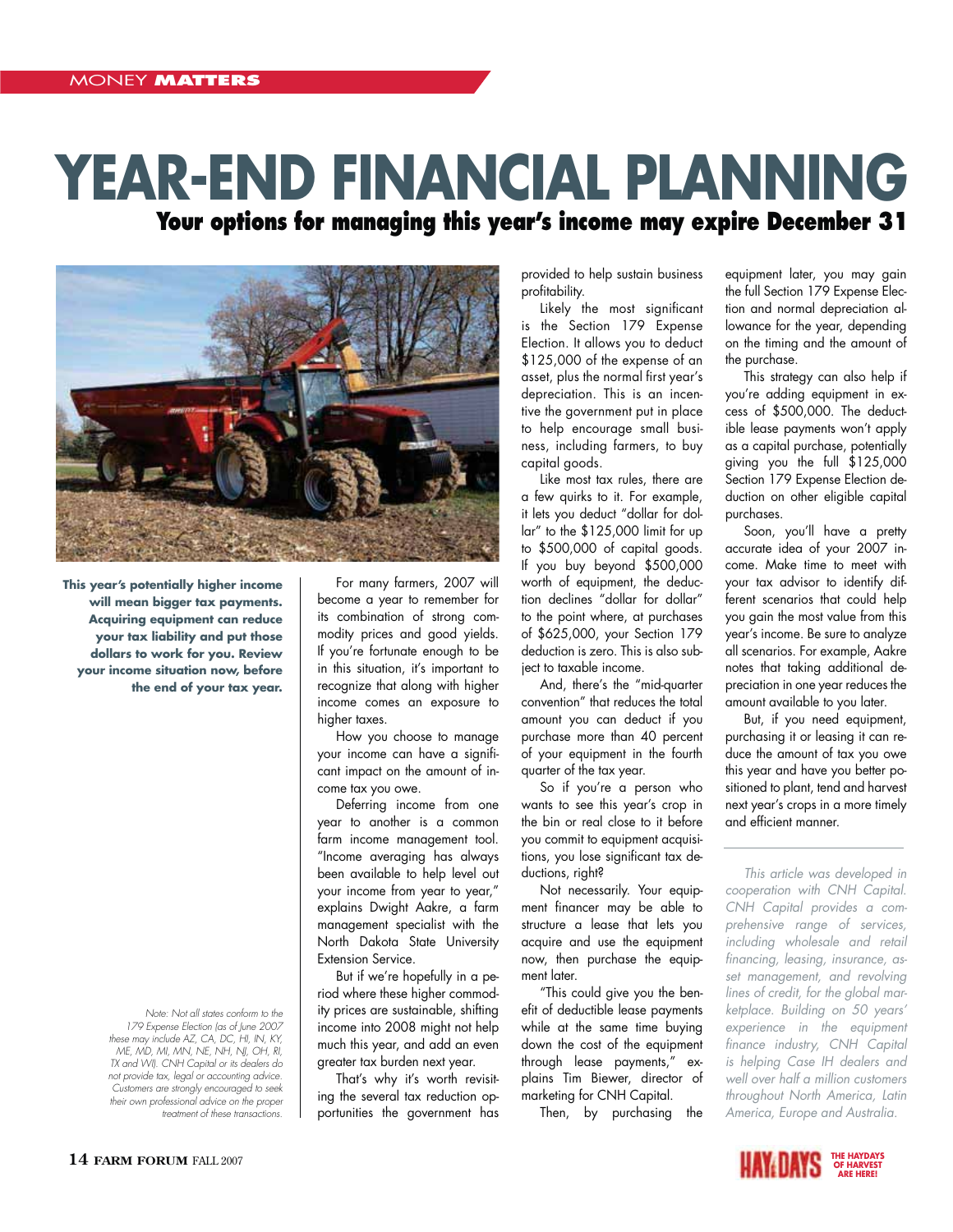#### CNH **CAPITAL**

# **A TRADITION OF FINANCIAL**

# **CNH CAPITAL CELEBRATES 50 YEARS OF HELPING FARMERS**

Making it financially possible for farmers and ranchers to buy the equipment they need is among the many "firsts" Case IH and its legacy companies have developed to help agricultural producers be more successful.

Cyrus McCormick, inventor of the mechanical reaper in 1831, offered credit terms to help spur the widespread adoption of this new technology. Innovative sales support programs have always been a trademark of the companies that evolved from McCormick's foresight and business savvy.

In 1957, International Harvester initiated International Harvester Credit Corporation. Soon, "IHCC" became a familiar term among farmers and ranchers as they used favorable financing terms to acquire progressively more productive – and costly – farm equipment.

Now operating as CNH Capital, this captive financing company continues to serve Case IH dealers and customers with financial products designed to meet their needs.

The primary mission of CNH Capital is to help sell equipment. That's the reason why flexible financing terms to reflect farmers' cash flow situations are a core part of the CNH Capital's offerings.

Because of its alliance with Case IH, CNH Capital and Case IH marketers frequently put together favorable financing packages for various models of equipment. For many farmers, these special programs have been key to helping them acquire new, more productive equipment.

As the scope of agriculture changes, CNH Capital evolves its business to meet customer needs. For example, leasing is a desirable acquisition option for many producers, and CNH Capital continually offers a wide range of lease options. Short-term credit is a convenience consumers expect today, and the CNH Capital Revolving Account meets this need for financing of a wide range of products and services purchased at Case IH dealers.

Used equipment is becoming a more viable option for many farmers. CNH Capital has responded to this increased interest with the content-rich eqpower.com online used equipment marketplace.

Underpinning all these financial products is a dedication to knowing the issues Case IH customers face, understanding their goals and challenges, and meeting these unique needs with favorable financial packages.

CNH Capital enters its 51st year of business with a broad range of financial products including equipment financing, revolving accounts, insurance and asset management, and a commitment to help its customers grow and prosper.



#### **'Borrowing's a necessity now'**

As young farmers, brothers Derek and Andrew Miller and their cousin Jon Miller acknowledge that things are different from their fathers' times.

"When dad and grandpa were starting out, they didn't have to borrow money for equipment; they just paid for it," Jon says. "But with the cost of equipment, borrowing's a necessity now."

The three, who have joined the family's 3,000-acre cash-grain farming operation near Pleasantville in southern Ohio, held off buying equipment as they farmed rented ground and shared equipment from their parents. This helped them get established, but also left them vulnerable to substantial taxes.

"We didn't have much depreciation to reduce taxable income," Jon says.

They recognized that the family could benefit from a new planter, which they decided to buy together. They met with their Case IH dealer salesperson, who told them that through a limited-time CNH Capital program, he could offer zero percent interest for 36 months on a tractor/planter combination.

"That was a big factor in us making the purchase," Jon explains. "That helped us out a lot. Would a bank do that? No."

This purchase of a Magnum 215 tractor and a 1200 Series 12-row planter was the first equipment financing experience for Andrew and Derek, but Jon had worked with CNH Capital for financing two hay balers when he and a neighbor started a custom baling business at age 21.

"We were looking at used balers, but our salesman showed a way, through CNH Capital, that we could own new ones for similar payments and gain reliability," he says.

Handling the finance discussions through their Case IH salesman, who knows them and understands their business, is an added benefit of CNH Capital.

"To go to the bank and borrow money from someone we didn't know would take more effort and paperwork on our end. Taking care of the financing with the dealer is simple," Jon says.

**Derek, Jon and Andrew Miller use CNH Capital financing to build their stake in the family operation.**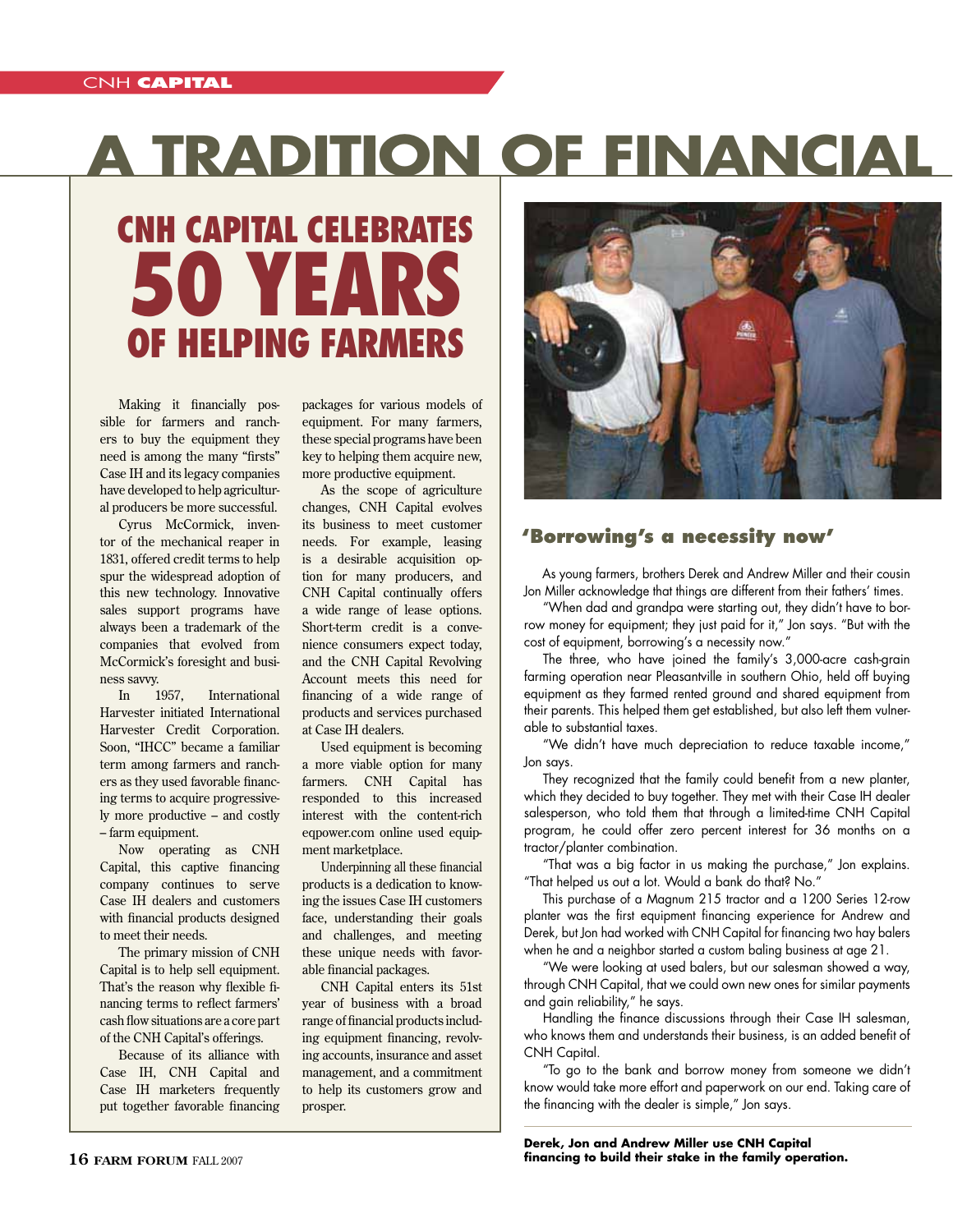# **INNOVATION**



#### **'There's always a CNH Capital program that works out'**

"Back in 1981, interest rates were tremendous, up around 15 percent," recalls Robert Helbach. "At the end of October, we heard about a program (through then International Harvester Credit Corporation) that offered a discount, 12 percent interest and no interest for a year and a half on 1420 Axial-Flow combines. The dealer said the program started the first of November, and a few days later, we owned a 1420 combine. It was a good little machine."

That first experience with CNH Capital's predecessor company started a relationship that has grown with the Helbachs. Today, he and his wife, Helen, and sons Michael, Kirk and George operate Helbach Farms LLC in Amherst, Wisconsin. In the state's irrigated "Central Sands" region, they grow 2,700 acres of potatoes, green beans, sweet corn and field corn.

With the sons joining the operation in the early 1990s, the family undertook a major expansion into the specialty crops. "We needed to grow to support ourselves, and as opportunities for land and contracts came up, we tried to take advantage of them," Michael explains.

The Helbachs' type of farming requires multiple tractors, and for them, CNH Capital leases have frequently proven to be their best choice. "Especially in some of the tough years, cash for equipment was pretty tight, and leasing worked well," Michael says.

Currently, their equipment roster includes a Steiger STX375 fourwheel drive tractor, an MX245 and two MX210 Magnum tractors, plus several older Case IH models. The four new tractors are carried through CNH Capital; the two MX210 tractors are leased; the STX375 is on a low-rate installment contract.

The Helbachs credit their Case IH salesperson with helping them make the most cost-effective acquisition choices. And, when it's time to make the move, be it a sale or a lease, Michael says the transactions take place with little extra paperwork.

"Everytime we need to make a change with equipment, CNH Capital has a program that works out for us. We've been very satisfied," Robert adds.

**The Helbach family, including Kirk, Robert, and Michael with daughter Abigail, say leasing through CNH Capital is often their most cost-effective equipment acquisition option.**



#### **'A good fit for our business'**

At the age of 22, Brent Bedinger had a few years of farming under his belt, working his own rented ground, and sharing equipment from his father, Jim. As they talked about ways to get Brent more involved in the operation, plus balance overall equipment needs, they decided that Brent should own the farm's combine.

At his Case IH dealer, he found a 1660 Axial-Flow combine with a 20-foot platform and a used corn head. At CNH Capital (then Case Credit), he found a way to get it.

"I didn't have much money, and it was a lot easier to lease it than to buy it," he says.

He kept the lease going for four years, then turned it in and purchased a 1688 Axial-Flow combine, financed through CNH Capital. "We look at the bank, and at CNH Capital," says Jim. "CNH Capital usually beats the bank."

Even when rates are similar, the Bedingers say the convenience of handling the entire equipment transaction through the Case IH dealer tips the scales toward CNH Capital for equipment financing.

Jim and Brent plus Jim's stepson CJ McCollum, farm 2,800 acres of corn and soybeans near Catlin, Illinois. Currently, in addition to Brent's 2388 Axial-Flow combine and corn head, the family has an MX240 tractor, a 1200 Series 16/31 planter and two MRX690 chisel plows financed through CNH Capital. And, they use a CNH Capital Revolving Account for parts and service items at their Case IH dealership.

"CNH Capital has been excellent to work with," Jim says. "It's a good fit for our business."

**For Jim and Brent Bedinger and CJ McCollum, the convenience of handling equipment financing at the time of sale is an advantage of CNH Capital financing.**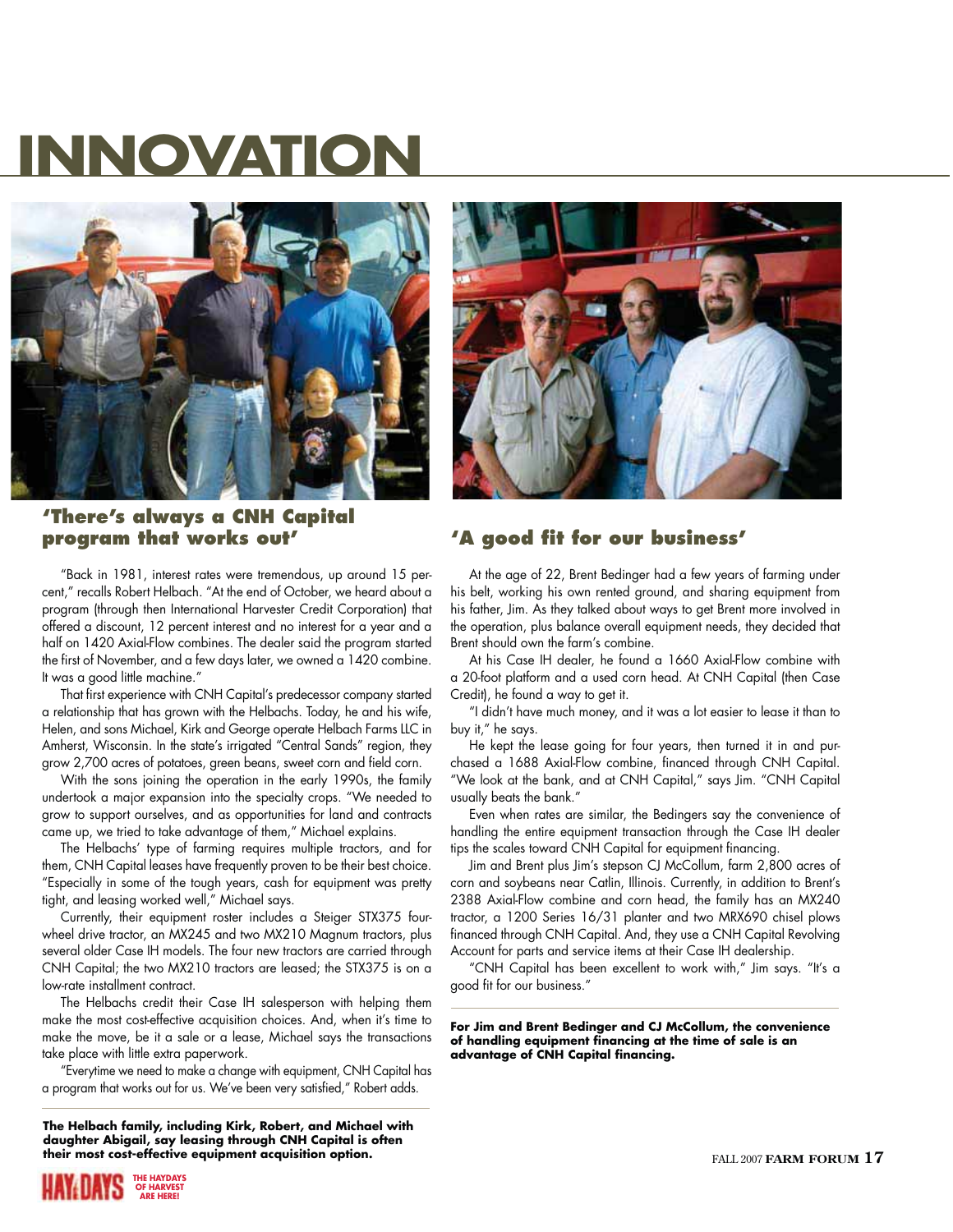# PRODUCTS CASE IH

**Case IH continually introduces new and updated equipment. Here's a look at several new products that can bring new efficiencies to your farming operation.**

#### **NEW STEIGER TRACTORS PEAK AT 589 HP**

The new family of Case IH Steiger four-wheel drive and Quadtrac model tractors includes the company's most powerful tractor to date, and improved fuel efficiency across the line.

The Steiger 535, with its 15 liter Cummins engine, is rated at 535 engine horsepower with peak horsepower rated at 589. It's the highest horsepower rating of the five new models, and only model with the 15-liter engine.

Reduced engine rpm ratings and new high-efficiency fan drives help improve fuel efficiency on all models. The Steiger 485 uses Turbo Compound technology to further increase fuel efficiency. It employs two turbochargers. The first performs as a conventional



turbocharger to boost intake air pressure. The second turbocharger uses exhaust gases downstream from the first turbocharger. The energy from this second turbocharger is transferred to the engine's crankshaft through a set of reduction gears and a hydro coupling.

The Steiger tractors' desireable center-pull drawbar design is enhanced with stronger, heavier components to match the new tractors' higher horsepower and the ability to pull bigger, higherdraft implements. The drawbar swing angle has been increased 29 percent.

All the new models can be ordered with Case IH AFS AccuGuide autoguidance systems factory-installed, an industry first, for fully integrated performance.

The Steiger 335 can be equipped with AccuSteer II, a new steering system for enhanced row-crop steering performance. It provides the industry's tightest turning radius for four-wheel drive tractors, at 12.4 feet.

B5 biodiesel blends are approved for all models. Higher blends can be used – B20 in all models and B100 in the 385, 435 and 485 – by following required Case IH biodiesel maintenance practices.





**18 FARM FORUM** FALL 2007

#### **NEW MAGNUM 335 RATED AT 275 PTO HP**

The most powerful Magnum tractor in its 20-year history is the new Magnum 335. Its 9-liter Case IH engine is rated at 275 PTO hp and peak PTO horsepower of 308.

Internal engine improvements including a new piston design help improve fuel economy by up to 3 percent vs. previous model 9-liter engines.

To maximize the Magnum 335's productivity, several key components have been upgraded. The front axle is rated at 14,850 pounds static capacity to handle more ballast. The standard Cat IVN/III hitch has a lift capacity of 18,900 pounds. And, a new Cat IV drawbar uses a 2-inch

diameter pin to match Cat IV towed implements. It can support vertical loads of up to 11,000 pounds.

Standard hydraulic flow on the Magnum 335 is 46 gpm. A high-flow option provides 62 gpm; a new Twin-Flow option delivers a hydraulic flow rate of 78 gpm.

As on all Magnum models, the MX335 can be specified with a new 19-speed 30-mph (50-kph) transmission package that includes a suspended front axle, trailer brakes, a heavy-duty drawbar, wide front and rear fenders, and a variety of 30-mph rated tires.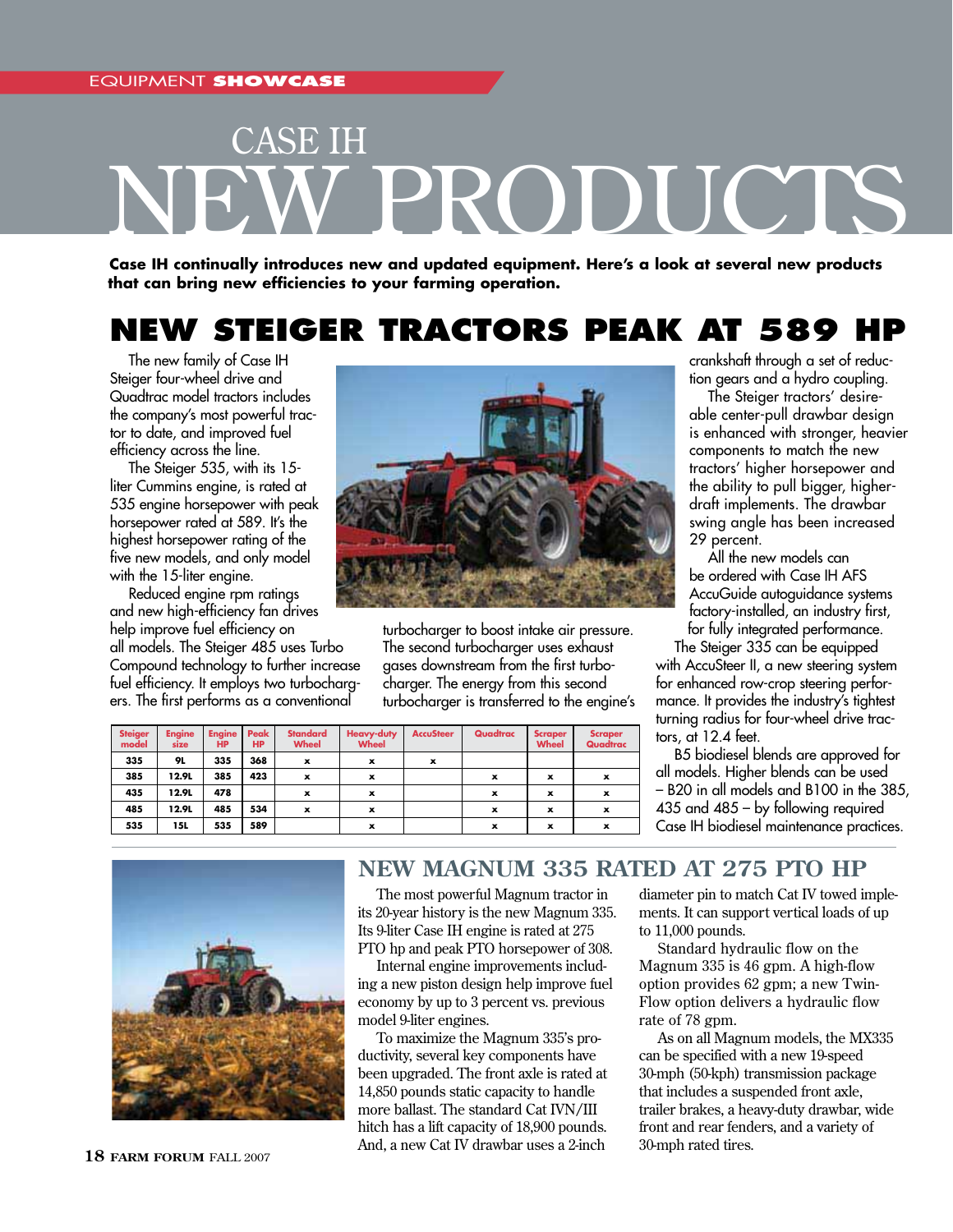

#### **120-FOOT BOOM OPTION INCREASES SPRAYER PROD**

Case IH 4420 Patriot SPX self-propelled sprayers can now be ordered with a 120-foot boom, in addition to the 90 foot and 100-foot boom selections. With it, productivity can be up to 33 percent greater compared to the 90-foot boom.

This truss-style three-section boom is engineered for strength and durability without significantly affecting the Patriot sprayer's optimum loaded weight balance.

A three-stage suspension system that involves the chassis' trailing link suspension, gas-charged accumulators on the boom height cylinders and on the boom tilt cylinders absorbs energy to reduce shock loads to the boom.

In addition, Case IH uses a center pivot boom design to allow the boom to be more independent of the frame. An optional automatic boom height control helps maintain proper boom height.

Its tri-fold design provides a more vertically compact transport package with enhanced side and forward visibility.

The Patriot 4420 sprayer is the largest sprayer in the Case IH line of self-propelled application equipment, with a 290-hp engine and a 1,200-gallon solution tank.

#### **AXIAL-FLOW COMBINES AND NEW HEADER OPTIONS**

The Axial-Flow 7010 Class VII combine is a step above the highly productive Axial-Flow 2588 and below Case IH's highest-capacity combine, the Axial-Flow 8010.

With 360 hp and operator-selectable power rise of up to 42 hp from its 9-liter Case IH engine, the Axial-Flow 7010 shares the same platform as the Axial-Flow 8010 and is designed for maximum productivity. The industryexclusive Power Plus drive system uses separate dedicated drives for the rotor



and the feeder and header, replacing most belts and chains. Time-consuming daily lubrication points are eliminated; the Axial-Flow 7010 is designed for 50-hour maintenance schedules.

Automatic Crop Settings let you store threshing settings for various crops and conditions. A self-leveling cleaning system provides level-land performance on slopes up to 14 percent. The Power Plus drive system for the feeder and header automatically matches ground speed and header speed, increasing grain savings ability.

The new Case IH 2100 Series draper headers greatly reduce crop loss at the header. Small grains, oilseeds and other shatter-prone crops are cut and laid onto the draper, which carries them to the feeder. Crops also feed more smoothly. Choose rigid draper headers in cutting widths from 25 to 45 feet or flex draper headers from 30 to 40 feet.



New Case IH 2600 Series chopping corn heads use two rotary knife blades mounted beneath the stalk rolls to cleanly slice tough cornstalks to help improve residue management for next year's crop. An independent gearbox for each row gives the ability to engage and disengage the chopping unit. The chopping corn head is available in 30-inch six-, eight- or 12-row configurations, and includes the new 2608F folding eight-row corn head.



#### **PUMA GAINS 30-MPH TRANSMISSION, NEW FRONT HITCH**

Expand the versatility of Case IH Puma model tractors with a 30-mph (50-kph) transmission package. It includes a 19-speed full powershift transmission, a heavy-duty suspended front axle with brakes, ground-speed sensing radar and hydraulic trailer brakes.

Front-hitch mounted implements provide the option of performing multiple functions in one pass. All four Puma models can be equipped with front-mounted three-point hitch. This expands your options of performing multiple functions in one pass.

Case IH Puma tractors include the Puma 165 at 135 PTO hp, the Puma 180 at 150 PTO hp, the Puma 195 at 165 PTO hp and the Puma 210 at 180 PTO hp.

**Learn more in person or online** See your Case IH dealer for more details on how Case IH equipment can help you be a more efficient producer. You can also find more information and specifications at www.caseih.com.

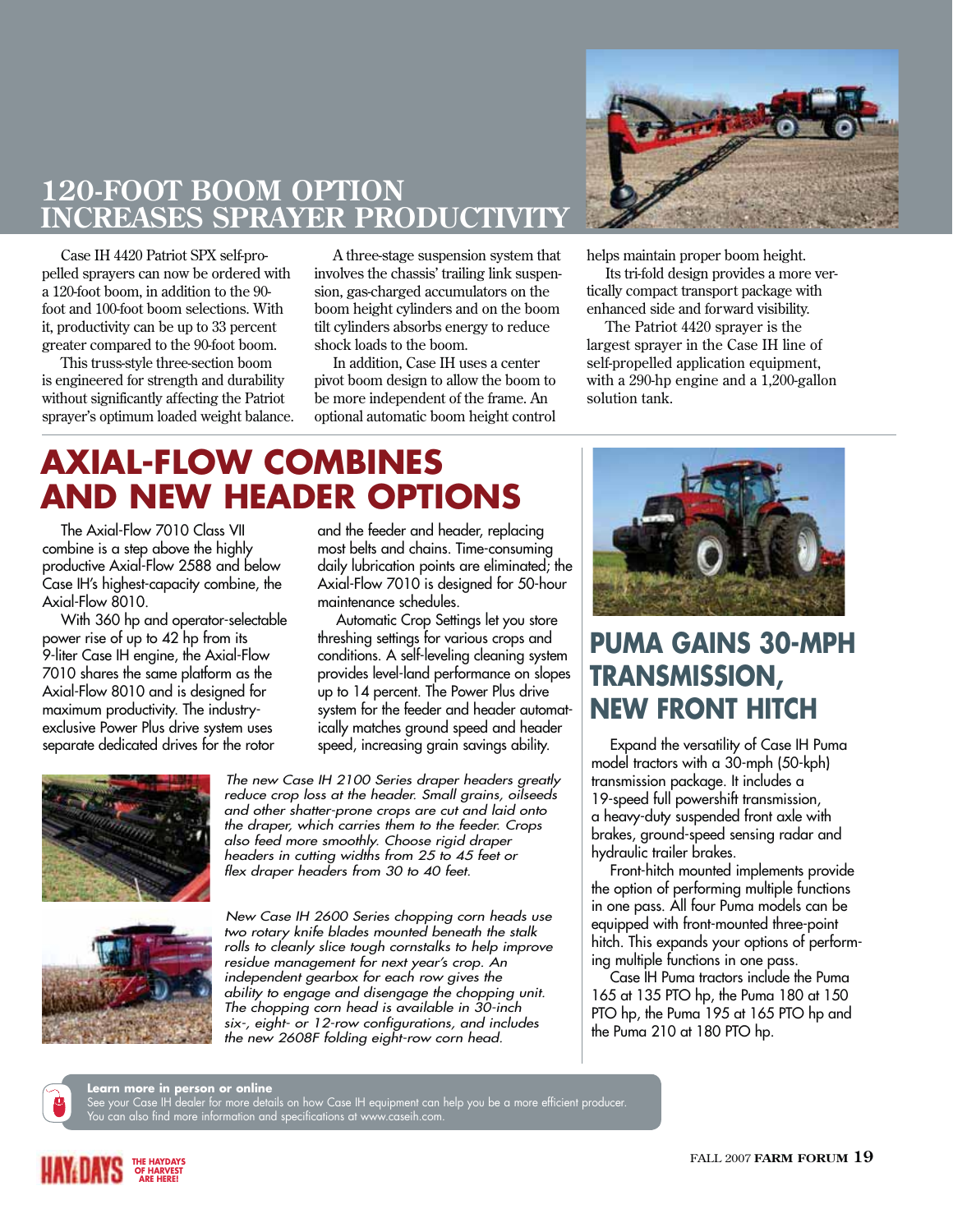

#### **SUPERIOR HY-TRAN PERFORMANCE**

**Lab tests confirm what field experience has proven: The ability of Hy-Tran to protect and perform with moisture is unmatched.**



**With 1 percent of water by volume, Hy-Tran Ultra (right) retains its color and shows no additive fallout, unlike two competitive fluids.**

**Chart A shows the ability of tractor fluids to pass through a 5 micron filter with .5% water following a 72-hour heat cycle.**

**Chart B shows the percentage of weight loss and deposits of brass and copper test strips after being immersed 190 hours in 293 degree F tractor fluids with air bubbling through them.** 

## **AN HERITAGE There's a special story behind Hy-Tran**

In the early 1960s, International Harvester introduced new tractors with integrated transmission and hydraulic systems. This advanced new design included a common sump to hold one "do it all" tractor fluid, rather than separate gear, drive and hydraulic systems with separate fluids.

Mindful of the new demands for this tractor fluid, International Harvester lubricant engineers developed specifications for it that greatly exceeded any product on the market at the time.

A chemical engineer, Woodrow "Woodie" Hoch, owned a small specialty lubricants company called Viscosity Oil, which supplied IH's test labs with oils and greases. He was intrigued by the challenge to meet the specs International Harvester set for its new tractor fluid.

"The specs were such a departure from anything the lubricant industry had seen at the time that there were very few takers," recalls Jeff Hoch, Woodrow's son and now president of Viscosity Oil.

The tractor fluid serves multiple roles. It must transmit power, cool and lubricate, protect against corrosion, and provide friction for the brakes. And, the IH engineers

| A                                       | <b>FILTERABILITY</b> | <b>UNIVERSAL</b><br><b>TRACTOR</b><br><b>FLUID A</b> | <b>UNIVERSAL</b><br><b>TRACTOR</b><br><b>FLUID B</b> | <b>HY-TRAN</b><br><b>ULTRA</b> |
|-----------------------------------------|----------------------|------------------------------------------------------|------------------------------------------------------|--------------------------------|
| milliliters passed, new                 |                      | 500                                                  | 475                                                  | 625                            |
| milliliters passed,<br>0.5% water added |                      | 35                                                   | 120                                                  | 600                            |
| deposit, wet aged,<br>ma/10ml           |                      | 0.89                                                 | 1.64                                                 | 0.21                           |

| в                        | <b>OXIDATION-</b><br><b>CORROSION</b> | <b>UNIVERSAL</b><br><b>TRACTOR</b><br><b>FLUID A</b> | <b>UNIVERSAL</b><br><b>TRACTOR</b><br><b>FLUID B</b> | <b>HY-TRAN</b><br><b>ULTRA</b> |
|--------------------------|---------------------------------------|------------------------------------------------------|------------------------------------------------------|--------------------------------|
| Copper weight loss, %    |                                       | 77.5                                                 | 48.2                                                 | 2.1                            |
| <b>Copper deposit</b>    |                                       | 65.4                                                 | 39.3                                                 | 0.7                            |
| <b>Brass weight loss</b> |                                       | 3.1                                                  | 23.7                                                 |                                |
| <b>Brass deposit</b>     |                                       | 3.2                                                  | 14.4                                                 |                                |

wanted an unprecedented level of water tolerance . . . the ability of the fluid to perform when contaminated with water.

Water finds its way into these systems, primarily through condensation, hitch couplers and worn hydraulic cylinder wiper seals. The water separates from the oil and takes the oil's additives that provide its performance qualities with it. Through this separation of additives, and the various molecular changes that occur because of the water, the performance of the oil and the additives is reduced.

"Finding a way to prevent the oil and water from separating was the biggest hurdle," says Hoch. "My dad spent two years of trial and error working with base oils and various additives to meet International Harvester's specification."

His persistence paid off. The formulation that ultimately passed IH's water tolerance test also met the company's other stringent performance requirements.

Hy-Tran was born, along with a special relationship that has evolved to represent a mutual commitment to quality and consistency. The senior Mr. Hoch's small company became the sole producer of Hy-Tran, with the expectation that it provide an unwavering supply of Hy-Tran to International Harvester and its dealer network, a relationship that continues to this day.

In turn, IH and subsequently CNH have based many hydraulic and power transmission product designs on the performance of Hy-Tran. Among the many successes include the enviable performance record of Magnum tractor transmissions, made possible in part by the performance

qualities of Hy-Tran.

"It's no secret that equipment manufacturers set oil and lubricant specifications for their products; then oil companies blend to those specs and supply the products as private label," explains Hoch. "And, it's not uncommon for these suppliers to change every few years as a result of competitive bidding. But Hy-Tran is unique. It's produced by the same company that formulated it more than 40 years ago."

That's not to say the product hasn't changed. Performance specifications change as new metals and other materials appear in equipment systems, and performance demands increase. Hy-Tran formulations are modified to meet them.

"All Hy-Tran changes are put through extensive testing. It's a very robust approval process," says Hoch. "With Hy-Tran, nothing is left to chance."

Today's Hy-Tran Ultra continues to have the industry's highest level of water tolerance. Its additive package is zinc-free which is an advantage for older equipment, and it has exceptional resistance to shear for responsive hydraulic performance under high pressures and water load. It provides superior protection against corrosion and gear surface pitting, and its viscosity remains stable over a wide temperature range.

And, it's a testament to Case IH's commitment to provide parts and service products that assure original performance. "Hy-Tran is an amazing success story," says Hoch. "There's terrific loyalty from Case IH dealers and customers alike because the product works. It's reliable. It has stood the test of time."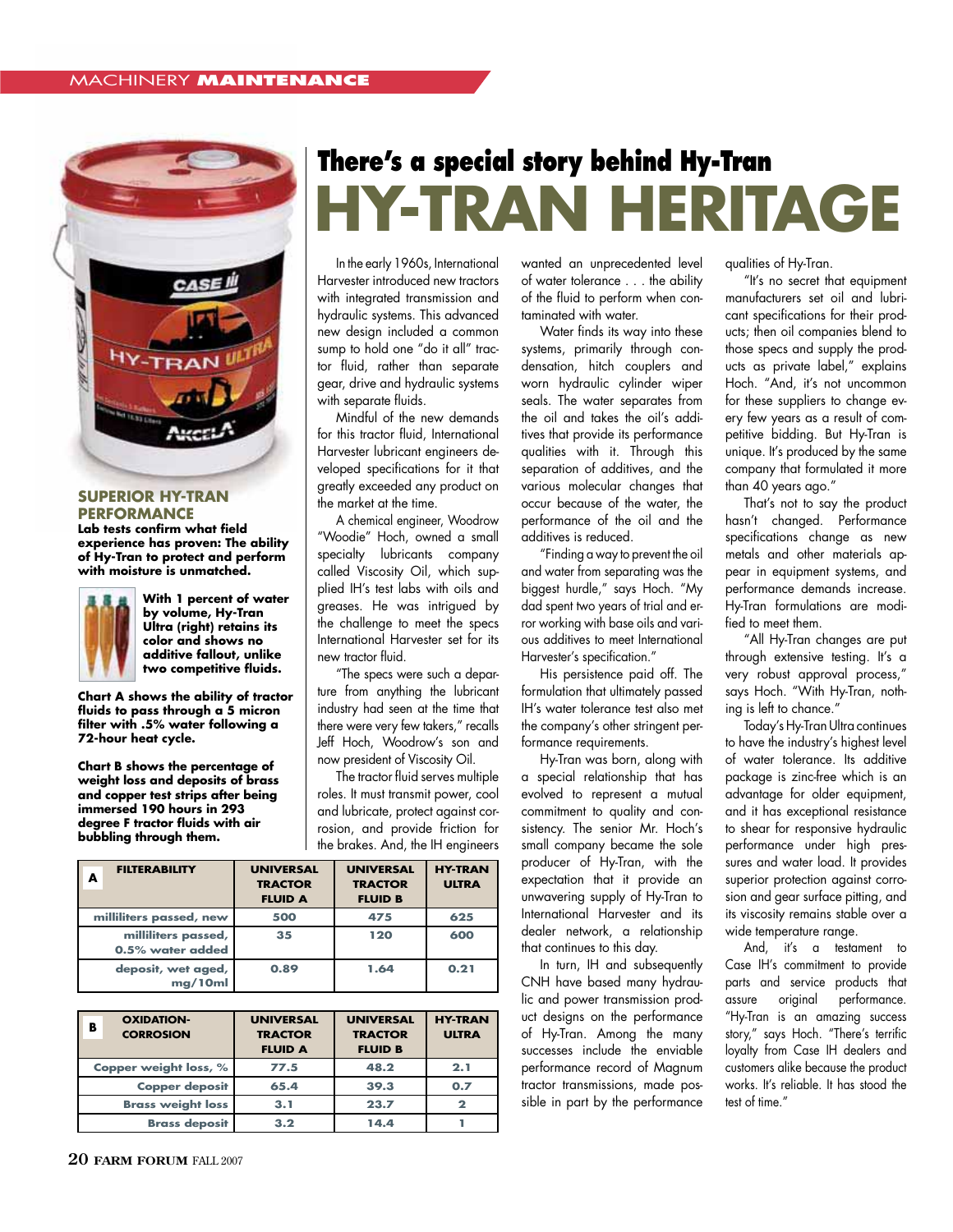## **CONSERVE COSTS WITH REMAN PARTS**

Why replace an entire assembly even though only a few highwear parts have reached the end of their useful life?

That's the basic concept behind Case IH Remanufactured, or REMAN, parts. Replace what's worn, keep what's good - and pass the savings onto the customer.

REMAN parts range from starters and alternators to engines, clutches, pumps, motors and transmissions. The Parts and Service Division of Case IH inspects and reassembles critical machine assemblies in facilities solely dedicated to remanufacturing for both agricultural and construction equipment. The company uses sophisticated processes to assure consistent quality from all components that carry the REMAN designation and warranty.

"Remanufacturing is about lowering customer operating costs and increasing uptime," says Jared Wills, who oversees remanufactured pumps and motors. "REMAN components provide a drop-in replacement option that meets the latest engineering specifications."

Consider engines. When our specially trained mechanics disassemble and inspect worn engines, they know which parts to replace with new ones, such as sleeves, piston rings, pistons, bearings, gaskets and soft plugs. Other parts such as crankshafts, connecting rods and cylinder heads are carefully evaluated. "We have the technology to bring good components back up to spec," explains Roger Kunkee, who manages REMAN engine programs. "Every part is checked."

It's a similar story for driveline components such as clutches and transmissions. "We put a lot of new parts into a remanufactured

component," says John Harper, who oversees remanufactured axles, transmissions, clutches and powershifts. And in fact, these replaced parts may be better than the original ones. That's because some parts may have been updated, or testing procedures may have changed.

Completed components are also fully tested prior to shipment. REMAN replacement engines, which include fuel systems, are dyno-tested, while basic engines, which have renewed internal components, are spin-tested to confirm compression and oil pressure. REMAN tractor transmissions receive a similar workout: a new computerized test fixture for Steiger® four-wheel drive tractor transmissions takes them through a full duty cycle to confirm their performance.

It's this formalized attention to detail that allows some Case IH REMAN parts to carry the same one-year warranty coverage carried by a new part. Others, such as replacement level engines, carry a two-year warranty. "The remanufacturing processes are approved through Case IH Engineering, which is why we can apply the full oneyear warranty to some components," says Paula Bigonia, who directs remanufacturing programs for electrical components.

#### **REMAN parts advantages**

**Time efficient**: Rebuilding an engine or driveline in larger equipment can put it out of service for a week or more. REMAN engines and transmissions reduce that downtime to the time it takes to remove and replace it.

**Professionally rebuilt**: REMAN components are rebuilt by experienced people using specialized processes and equipment.

**Thoroughly tested**: REMAN components are performancetested prior to shipping. **Lower cost**: REMAN compo-

nents offer significant savings compared to new ones. **Case IH quality**: All replacement

parts are genuine Case IH parts. **Same warranty as new**:

Some REMAN components carry the same one-year warranty that applies to new components.

**Environmentally efficient**: Workable components are kept in service, rather than becoming scrap. **CNH Capital Financing**: Use favorable CNH Capital financing for REMAN component purchases and installation at Case IH dealers.



#### NORTH DAKOTA FARMERS SAY, **STEIGER REMAN TRANSMISSION A 'NO-BRAINER' DECISION**

"Last fall, the employee applying anhydrous ammonia with our 9280 Steiger tractor called in and said he heard a 'clunk' in the transmission," recalls Mark Winter. "My brother Steve and I drove to the field to listen to it. It was definitely a 'clunk.' We shut the tractor down and hauled it to our shop."

The Winters, of Oriska, North Dakota had their own mechanic start the repair on the 8,000 hour tractor, but as he got into it, he found more issues than they expected.

"We weighed the cost of the repair versus our Case IH dealer installing a REMAN transmission. For a similar cost, plus the one-year warranty on the REMAN transmission, it was a no-brainer decision to use the REMAN transmission," Mark says.

"We have more confidence with the REMAN transmission. With a transmission repair, there's always the chance that you don't go deep enough into it, and face more repairs later. The

REMAN transmission gave us the assurance that everything's OK. "It's a good tractor," Mark adds. "We use it a lot."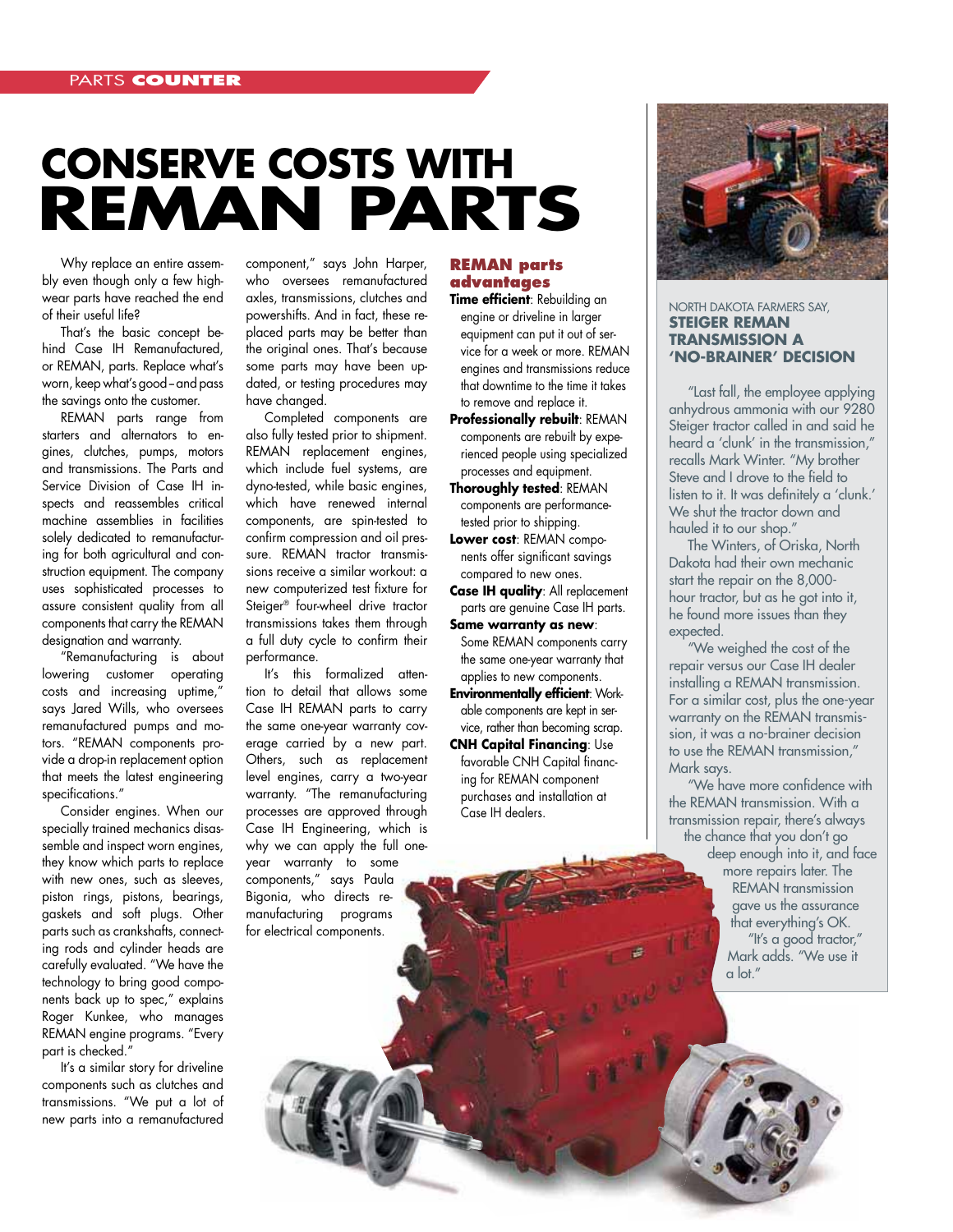#### CASE IH **UPDATE**



# **S HONO**

**The new Case IH Module Express 625 Cotton Harvester produces a gin-ready cotton module on-the-go, eliminating the time and expense of unloading loose cotton into a separate module builder. For cotton producers, this award-winning technology offers substantial cost savings.**



**When equipped with the optional AccuSteer system Case IH Steiger 335 tractors provide smooth intuitive steering with no tailwag of mounted implements. New technology in this system, which also allows a 12.4-foot turning radius, earned an AE50 award.** 

Every year, the American Society of Agricultural and Biological Engineers honors the past year's best products in the agricultural, food and biological systems industries with its AE50 awards.

A panel of ASABE experts selects the top products from around the world, ranking them based on commercial impact, contributions to agriculture and engineering, and advancements in engineering and technological significance.

This year, three Case IH products earned prestigious AE50 awards:

#### **The Module Express 625 Cotton Harvester**

With its computerized on-board packing system, the Case IH Module Express 625 builds modules on-the-go, eliminating the expense and labor of running a separate module builder while increasing picker productivity. This new technology offers substantial cost savings to cotton producers and is proving itself in the field.

#### **The AFS Cotton Yield Monitor**

Standard on the new Case IH Module Express 625, the AFS Cotton Yield Monitor displays pounds harvested, bales per acre and module weight on a touch-screen monitor. Its Controller Area Network (CAN)-based optical sensor provides real-time cotton flow information and yield data accurate to within 3 percent of gin weights. It also creates yield maps.

#### **Steiger AccuSteer II System**

This second generation of the AccuSteer system, available on the Steiger 335 tractor, provides more natural and intuitive steering control compared to traditional four-wheel drive steering systems.

Its double articulation design allows the front frame and axle to pivot independently of the rear. After 10 degrees of pivot, the tractor begins articulation. The result is more accurate implement control, thanks to the lack of tailwag from overarticulation, and a tight turning radius of just 12.4 feet to the tractor centerline.

Both the front axle and articulation position are displayed on the Performance Instrumentation in the tractor's right-hand A-post.

#### **A SMOOTH PROMOTION**

Hockey fans have one more reason to watch games at the Weyburn Colosseum in Weyburn, Saskatchewan: A new Zamboni ice resurfacing machine painted Case IH red with the logo and "Steiger" on the side.

"Saskatchewan is a very agricultural province with a lot of great hockey fans. This is a great tool to promote the Case IH brand to fans, young and old, as they travel from many small farming towns for their games," explains Karsten Hapel, Case IH territory sales manager.

Home to the Weyburn Red Wings, a Saskatchewan Junior Hockey League team, the Colosseum houses a regulation size ice rink and its neighboring Tom Zandee sports arena houses a second rink. The new red Zamboni ice resurfacer will groom these rinks for dozens of junior and minor league games throughout the year.

**Weyburn, Saskatchewan hockey fans will see the Case IH brand displayed on this new Zamboni ice resurfacer. It was presented to the City of Weyburn by Karsten Hapel, Case IH territory sales manager (left), Case IH President Randy Baker, and Tim Young of Case IH dealer Young's Equipment.** 

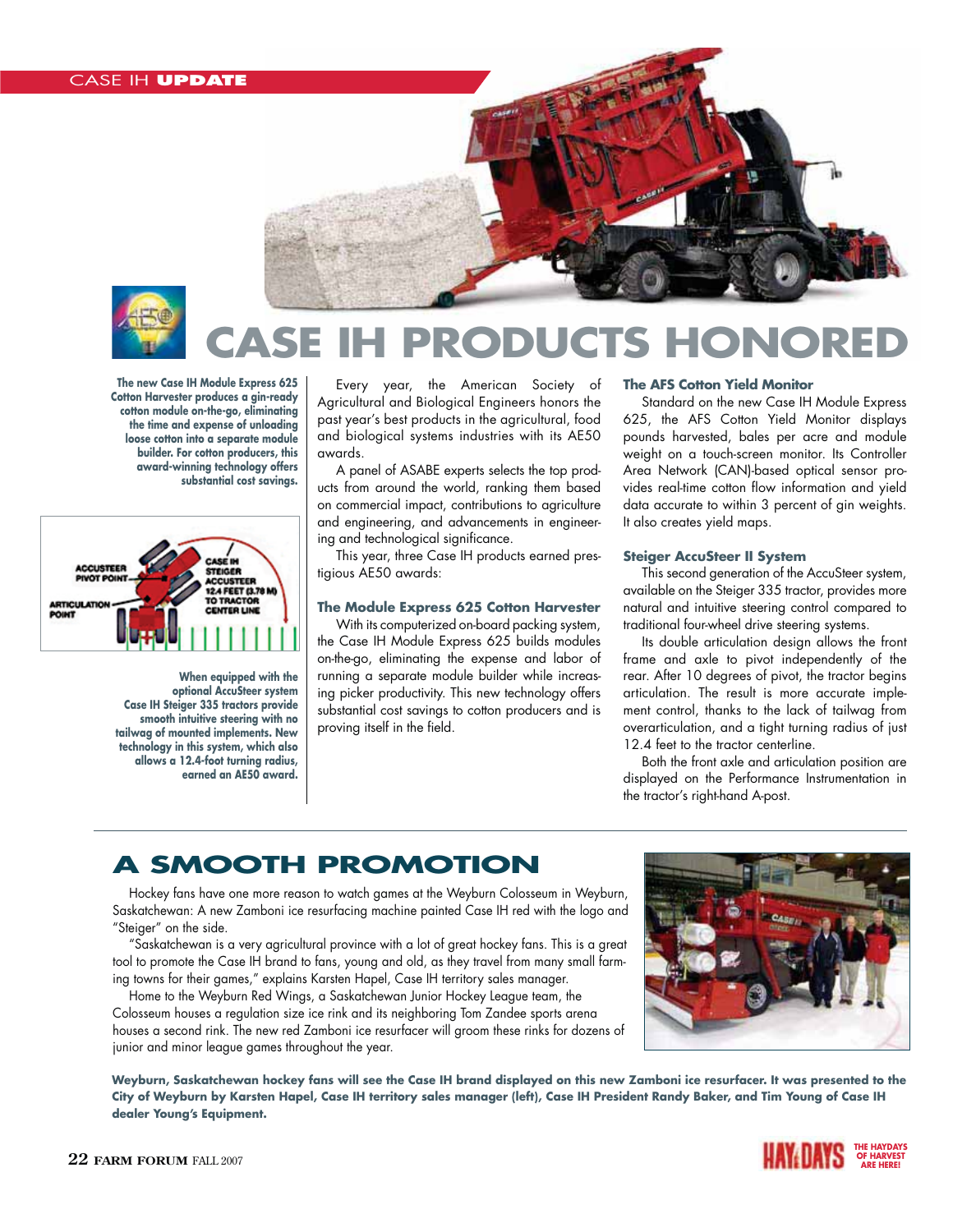#### **LIMITED EDITION PRINTS COMMEMORATE MAGNUM AND STEIGER TRACTOR ANNIVERSARIES**

Two new limited edition commemorative watercolor paintings are the second and third fine art prints in the Case IH "Generations of Productivity" series.

Prints depicting the 20th anniversary of Magnum tractors and the 50th anniversary of Steiger tractors join the first print commemorating the 30th anniversary of Case IH Axial-Flow technology which was released in late 2006.

All three original watercolor paintings are the work of award-winning artist Tom Nachreiner, a lifelong Wisconsin resident and graduate of the Layton School of Art in Milwaukee. Nachreiner is influenced by American and French Impressionists and uses colorful designs to effectively capture moments in time.

"We had great response to the Axial-Flow technology artwork, so it was an easy decision to continue the series with the Magnum and Steiger tractors," says Krista Knigge, Case IH director of global brand communications. "It's a perfect way to honor the heritage of these two tractor brands, which have contributed so much to agricultural productivity around the world."

The Magnum tractor anniversary print traces the evolution of Case IH row-crop tractors with images of the Farmall F30, the original 7100 Series Magnum tractor and the newest model in the line, the Magnum 335. A farm couple in the foreground symbolizes the importance of Case IH customers to the Magnum brand.

The Steiger print pays homage to the first Steiger tractor model, which was built by the Steiger family, Minnesota farmers, in their farm shop during the winter of 1957-58. The artwork features the first Steiger Quadtrac tractor and the current Steiger 535 model, and a father and son who



**These 20- by 24-inch art prints commemorate the 20th anniversary of Magnum tractors and the 40th anniversary of Steiger tractors. They continue the "Generations of Productivity" series of limited edition watercolor paintings which began with last year's print commemorating the 30th anniversary of Axial-Flow technology.**

underscore the "Generations of Productivity" theme.

Both of these 20- by 24-inch prints are available through Case IH dealers, or by calling (262) 636-7540 and asking for the Magnum or Steiger prints.

Orders also may be placed online at www.caseih.com. Click on the "Merchandise" link and follow directions for ordering.

#### **WAAS SATELLITE CHANGES REQUIRE GPS RECEIVER UPDATES**

In mid-July, several WAAS signal satellites were decommissioned and new ones activated. Older versions of autoguidance products using WAAS correction signals are not set to track the new WAAS satellites. Updated firmware is needed. These are the recommended firmware requirements for the current WAAS satellites:

| <b>RECOMMENDED FIRMWARE</b>                                |  |  |
|------------------------------------------------------------|--|--|
| All versions are<br>compatible                             |  |  |
| Version 4.00 or higher;<br>new version 4.11 is recommended |  |  |
| AgGPS 252/332<br>3.57<br>receiver                          |  |  |
| Case IH AFS 100/110/<br>3.06<br>124/130/132 receivers      |  |  |
|                                                            |  |  |

For detailed information, contact your Case IH dealer.

#### **TRUE TANDEM 330 TURBO TAKES A NEW APPROACH TO RESIDUE MANAGEMENT**

Run faster, slice cleaner, and leave a level surface . . . that's the mission of the new Case IH True Tandem 330 Turbo residue management tool. Designed to be a key component of vertical tillage systems, it performs similar to a traditional disk harrow, but does so at reduced draft loads.

The key lies with the Case IH patented shallow concavity turbo blades. The 20-inch diameter blades, spaced 7.5 inches apart, are mounted at an angle chosen for optimal soil movement and residue management at shallow running depths.

Because it's designed to run shallow, the 330 Turbo provides good leveling qualities. With a power requirement of 5 to 7 PTO hp per foot, larger tractors can pull the 330 Turbo at reduced power settings for greater fuel efficiency, or faster for increased soil mixing and higher productivity.

Two widths are offered: 25 feet, weighing 14,990 pounds, and 34 feet, weighing 19,900 pounds.



**The True Tandem 330 Turbo slices residues and provides optimal soil mixing at shallow depths to help support vertical tillage practices.**